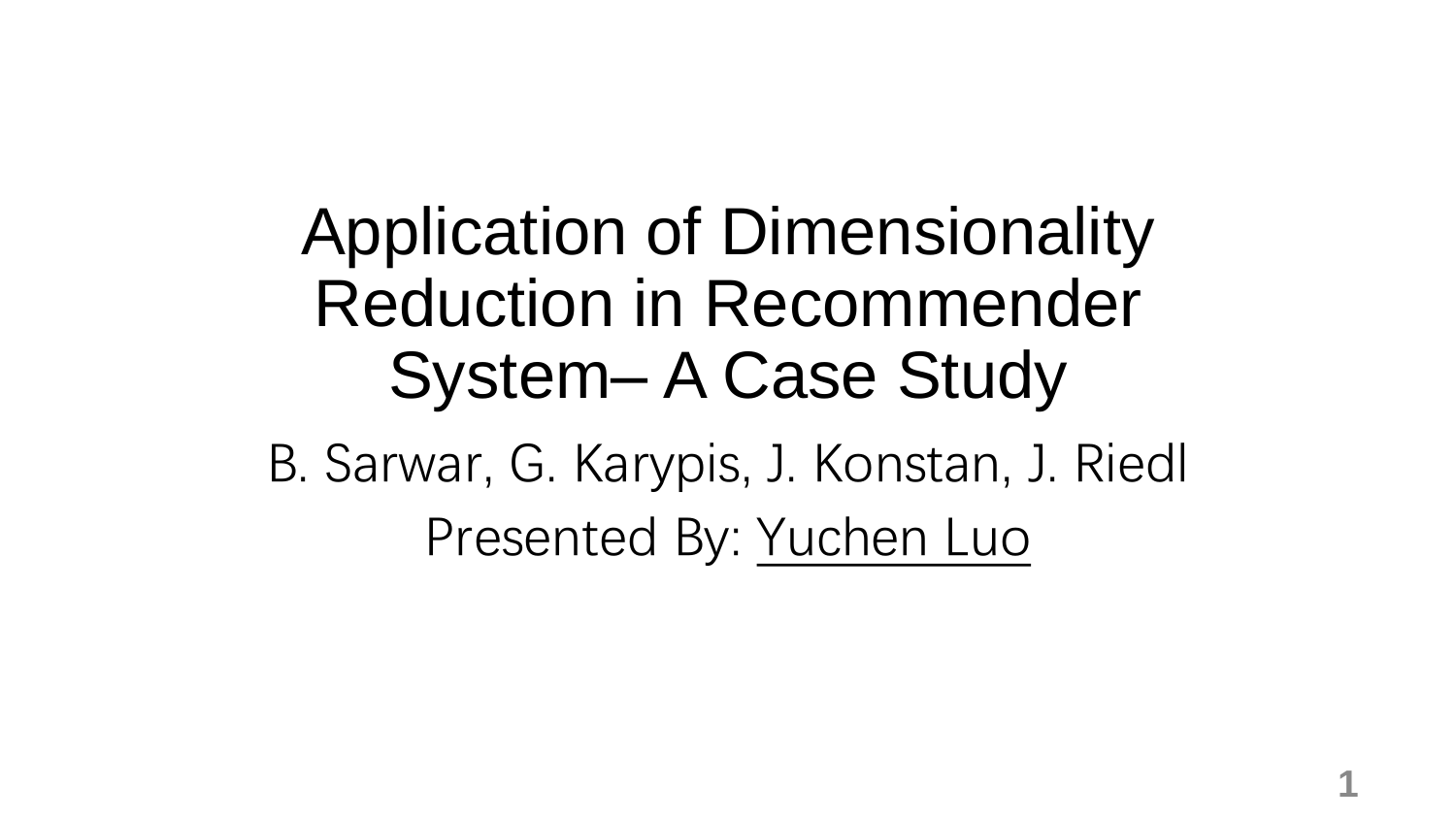## The Netflix Prize



From 2006 to 2009, Netflix sponsored a competition, offering a grand prize of \$1,000,000 to the team that could take an offered dataset of over 100 million movie ratings and return recommendations that were 10% more accurate than those offered by the company's existing recommender system. On 21 September 2009, the grand prize of US\$1,000,000 was given to the BellKor's Pragmatic Chaos team using tiebreaking rules

### **This competition energized the search for new and more accurate algorithms. 2**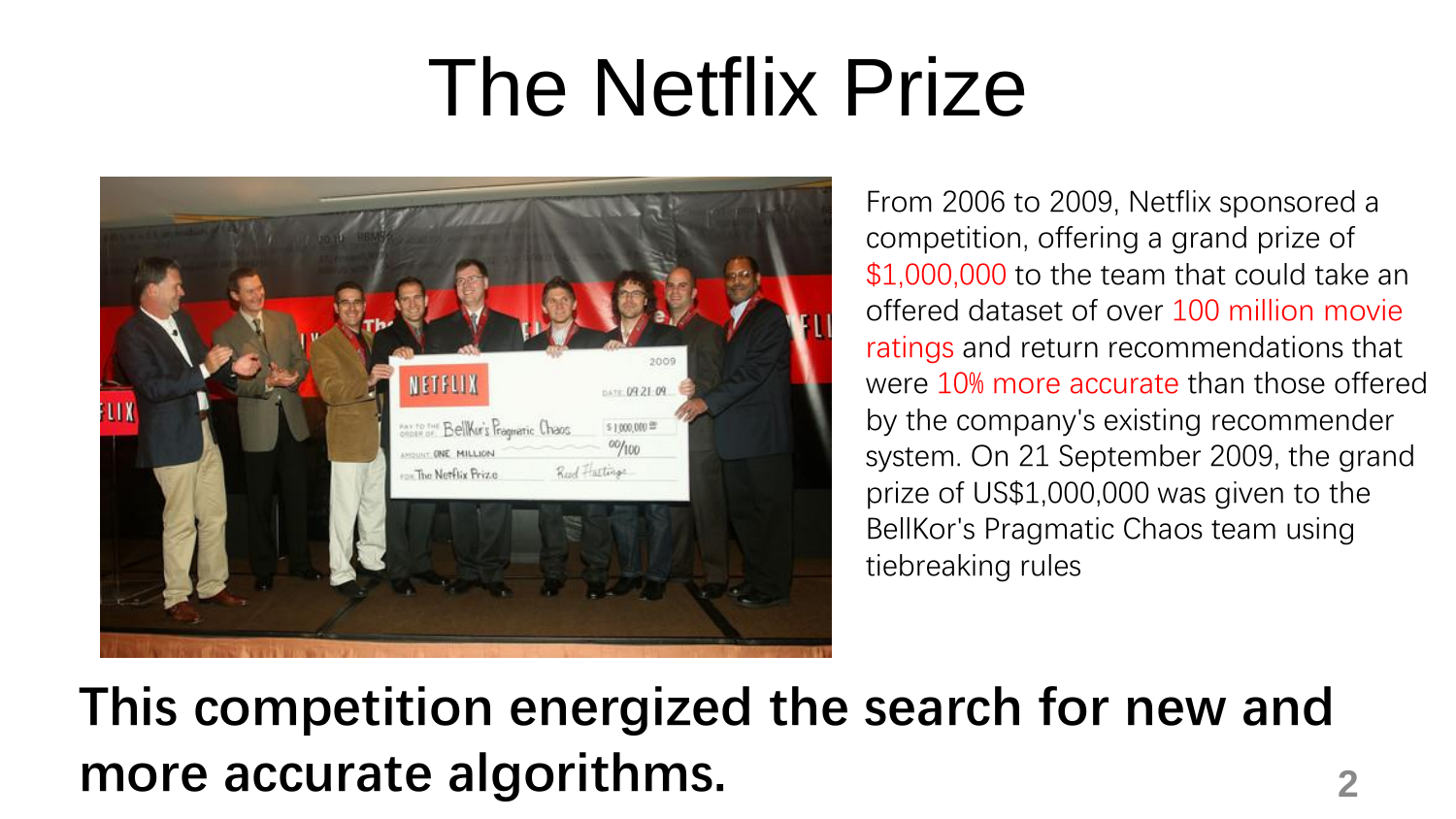### Introduction



WESTWORLD

#### **recommender system:**

predict the "rating" or "preference" that a user would give to an item. – From Wikipedia

#### **Customers who bought this item also bought**



 $\langle$ 

**Game of Thrones: The** Complete 6th Season Various **食食食食** 3,162 **DVD** \$29.99 vprime



 $(iis)$ 

**DVD** 

Vikings: Season 4 Vol 2 **Westworld: The Complete First Season 食食食食** 2,212 **Anthony Hopkins** 食食食食☆5 \$29.99 **√prime DVD** \$30.87 **v**prime





**Game of Thrones: The Complete Seasons 1-6 食食食食** 288 **DVD** \$146.93 √prime

### **Two Functions:**

- 1) Increase efficiency (inventory management)
- 2) Sell more products (matching customers to products)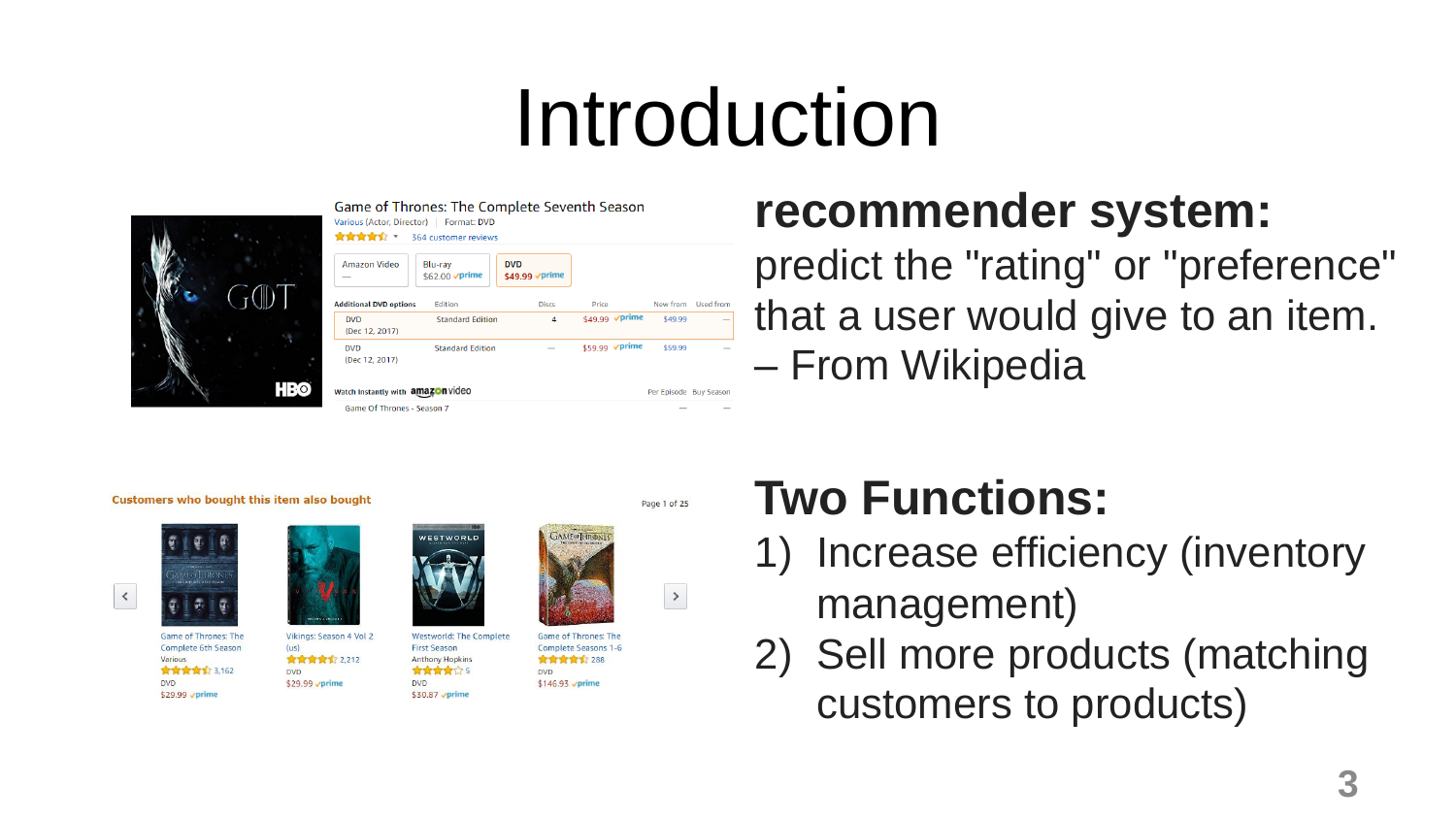### Problem Statement

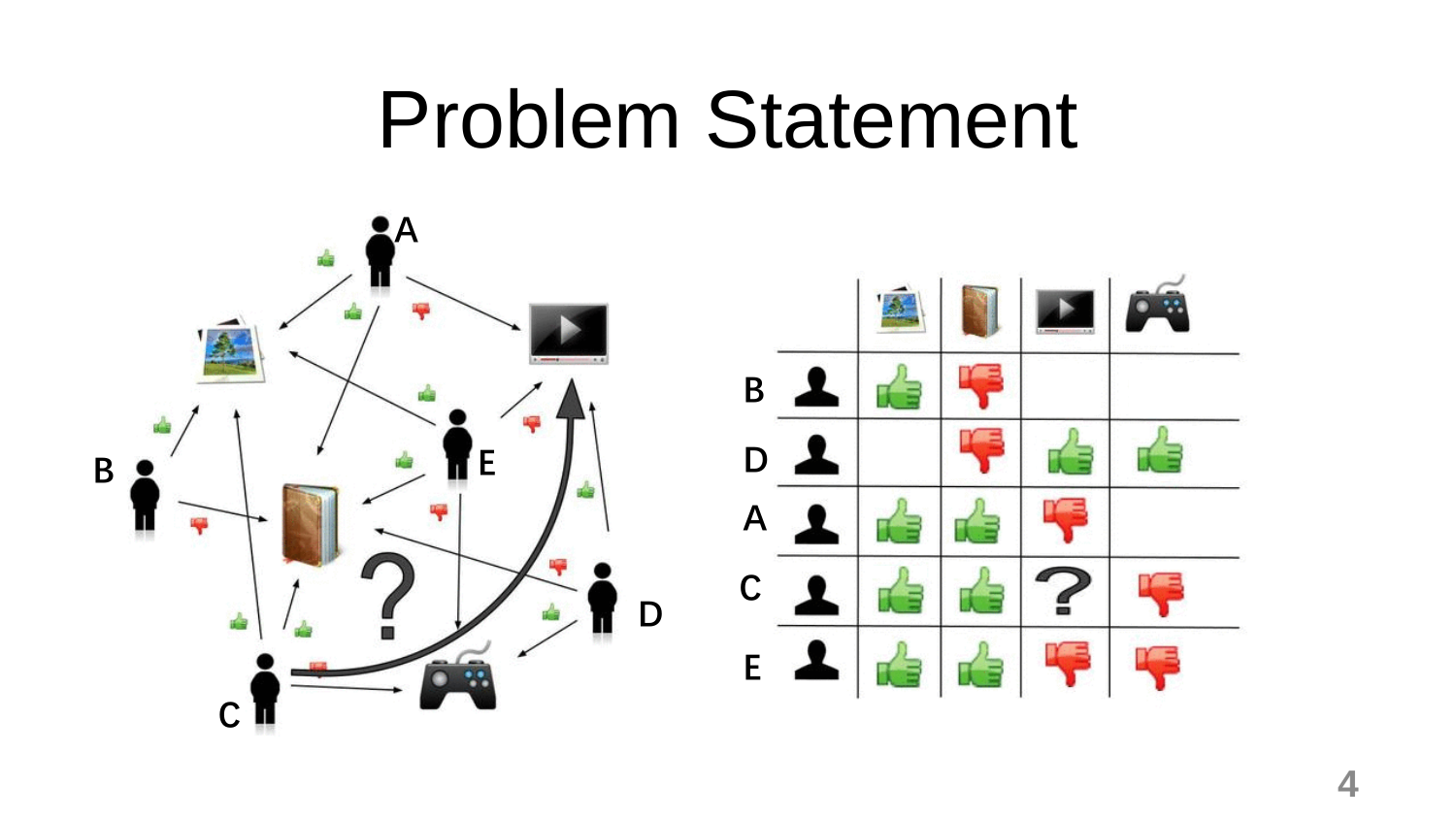### Existing Techniques– Collaborative Filtering(1)

Collaborative filtering (CF)

1) Tapestry, people from close-knit community, Group too small

2) Nearest-neighbor techniques: Neighbors (similar preference of products, likeminded customer)



- Find out the purchasing order of different users
- II. Use proximity measurement (cosine similarity, Pearson correlation)
- III. Find top  $k$  ( $k=5$ ) neighbors for a certain user
- IV. Based on neighbors choice, perform recommendation

Neighbor formation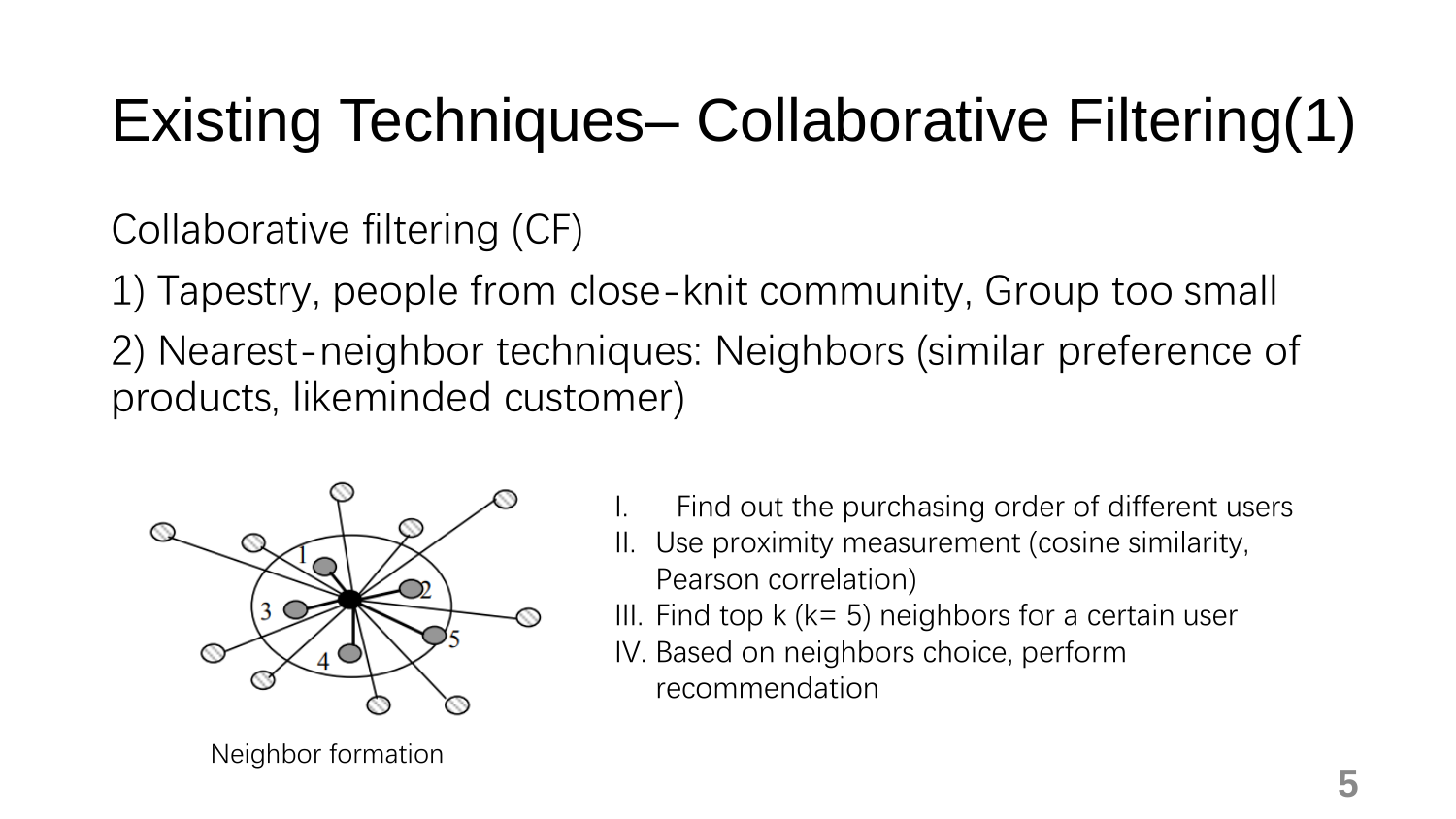### Existing Techniques– Collaborative Filtering(2)

1. Preference prediction

$$
C_{P_{pred}} = \overline{C} + \frac{\sum_{J \in \text{rates}} (J_{P} - \overline{J}) r_{CJ}}{\sum_{J} |r_{CJ}|}
$$

It is a personalized prediction, and some simple way to handle is just take average rating of items by all the other customers

 $r_{CI}$ : correlation between user C and neighbor J  $J_P$ : neighbor J's rating on product P Jand  $\bar{C}$  are average rating of the customer C and neighbor's average rating

#### 2. Top N products recommendation

once neighborhood formed, top N products rated by the neighbors can be recommended to the customer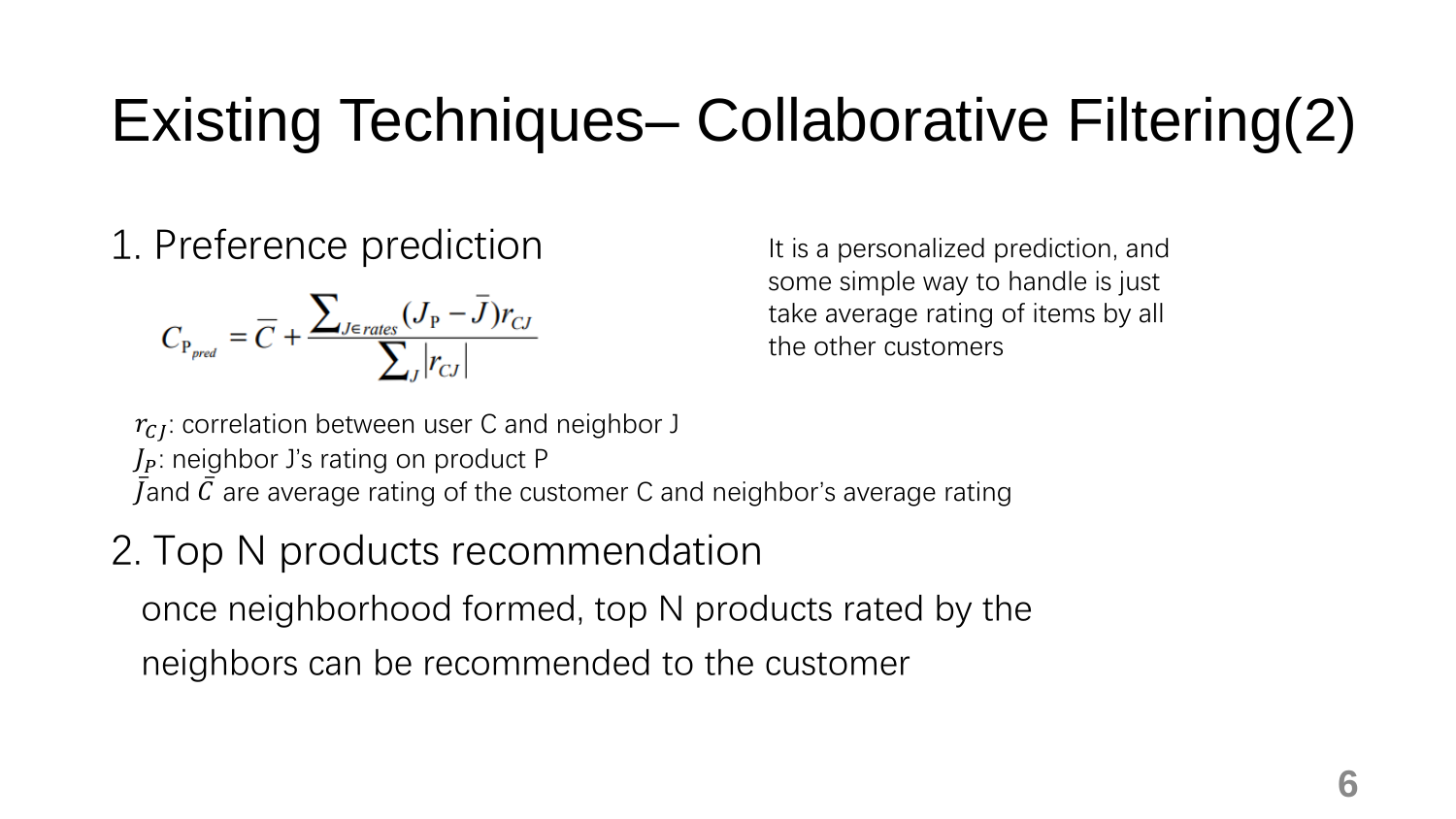### Existing Techniques– Collaborative Filtering(3)



**7**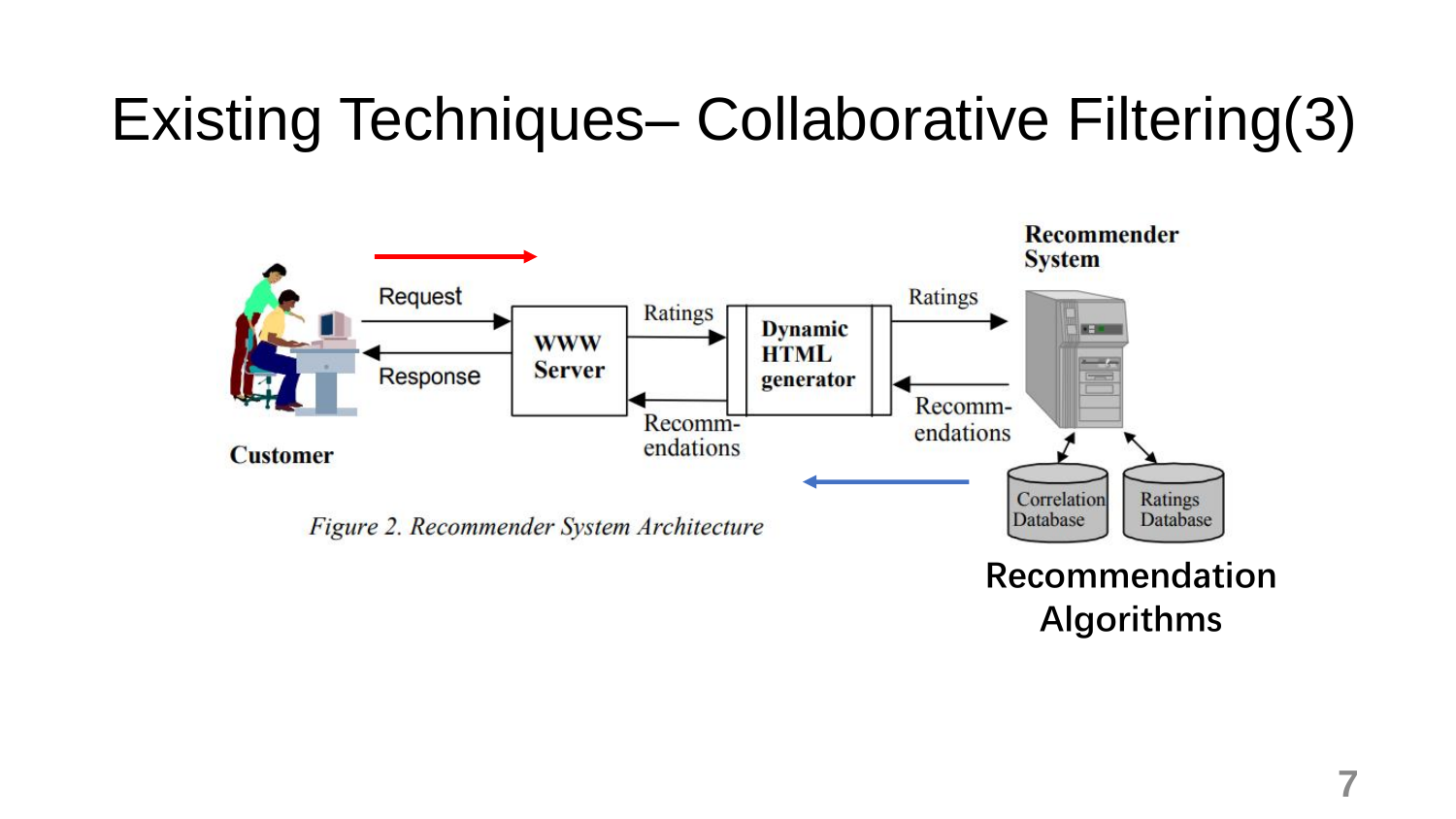### Limitations of Collaborative Filtering

1)Sparsity 2)Scalability 3)Synonymy.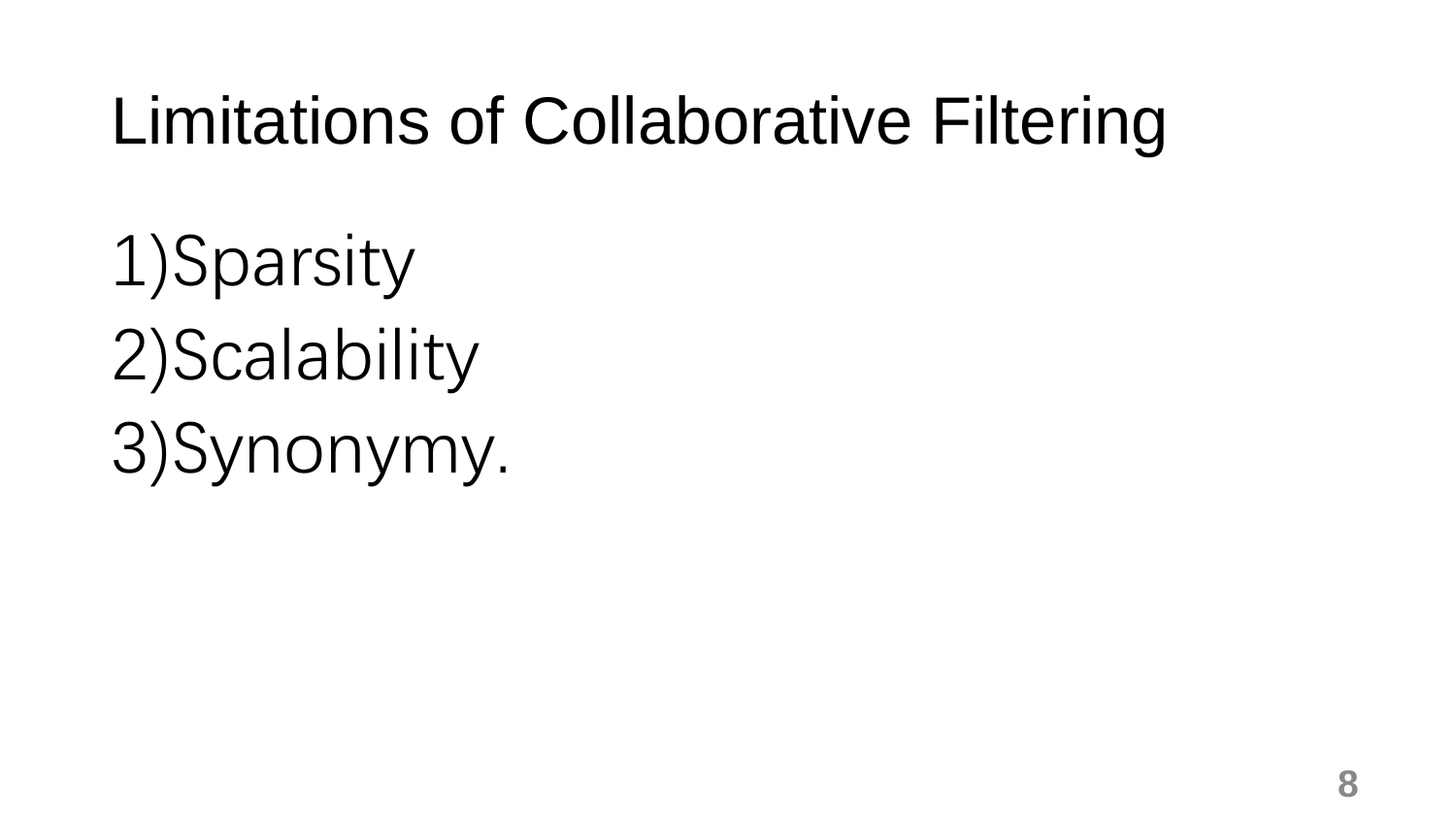### Limitation of CF – Sparsity

- 1. Reduced coverage: Commercial recommender system has to work with sparse matrix, (1% products are rated), person nearest neighbor algorithm fails to provide recommendation to a customer if he has not rated any product at all.
- 2. Lack of Neighbor Transitivity: P=S, S=M $\rightarrow$  P  $\neq$  M. No enough common rating exists between P and M, maybe negative correlation established.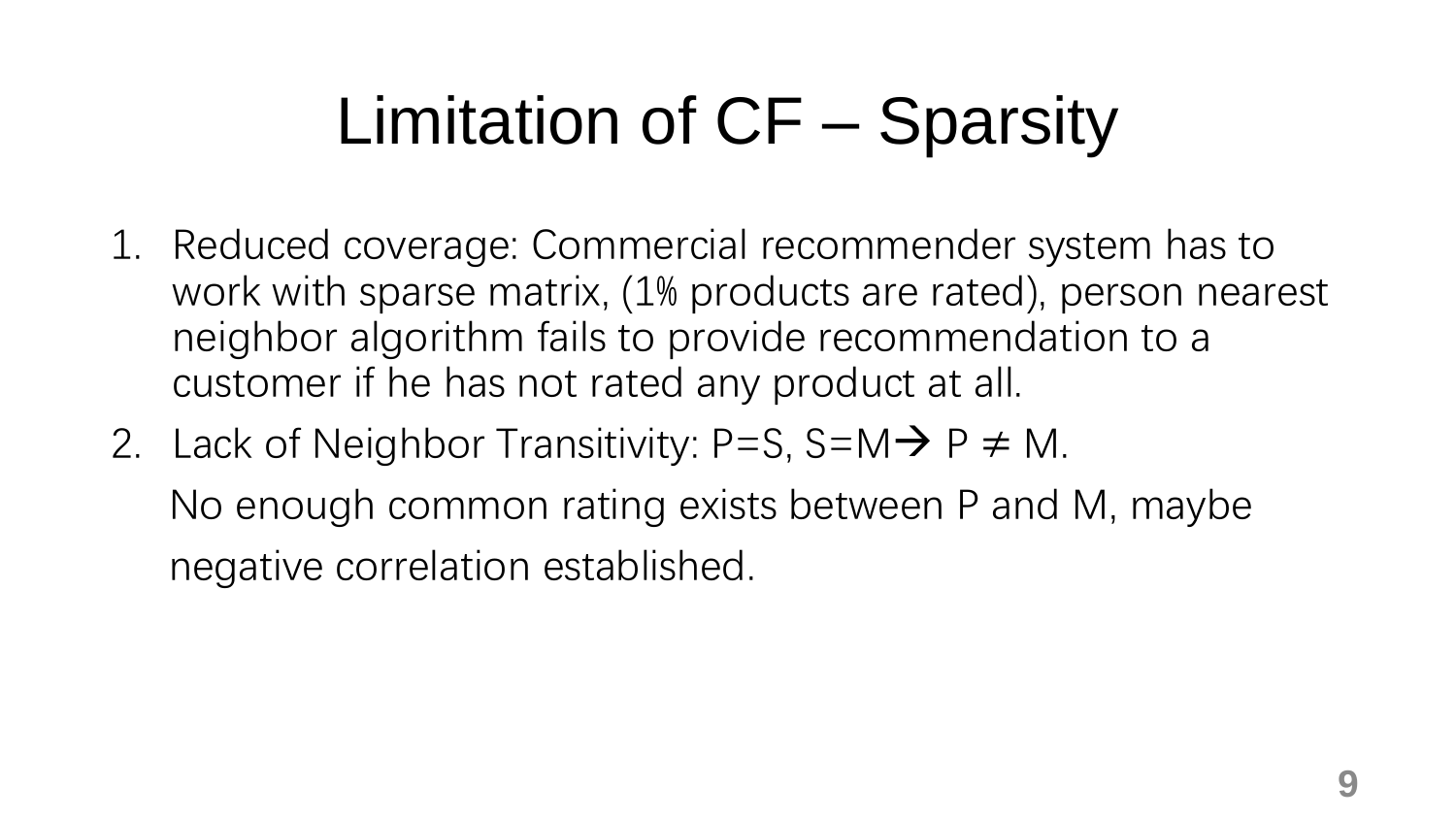### Limitation of CF – Scalability

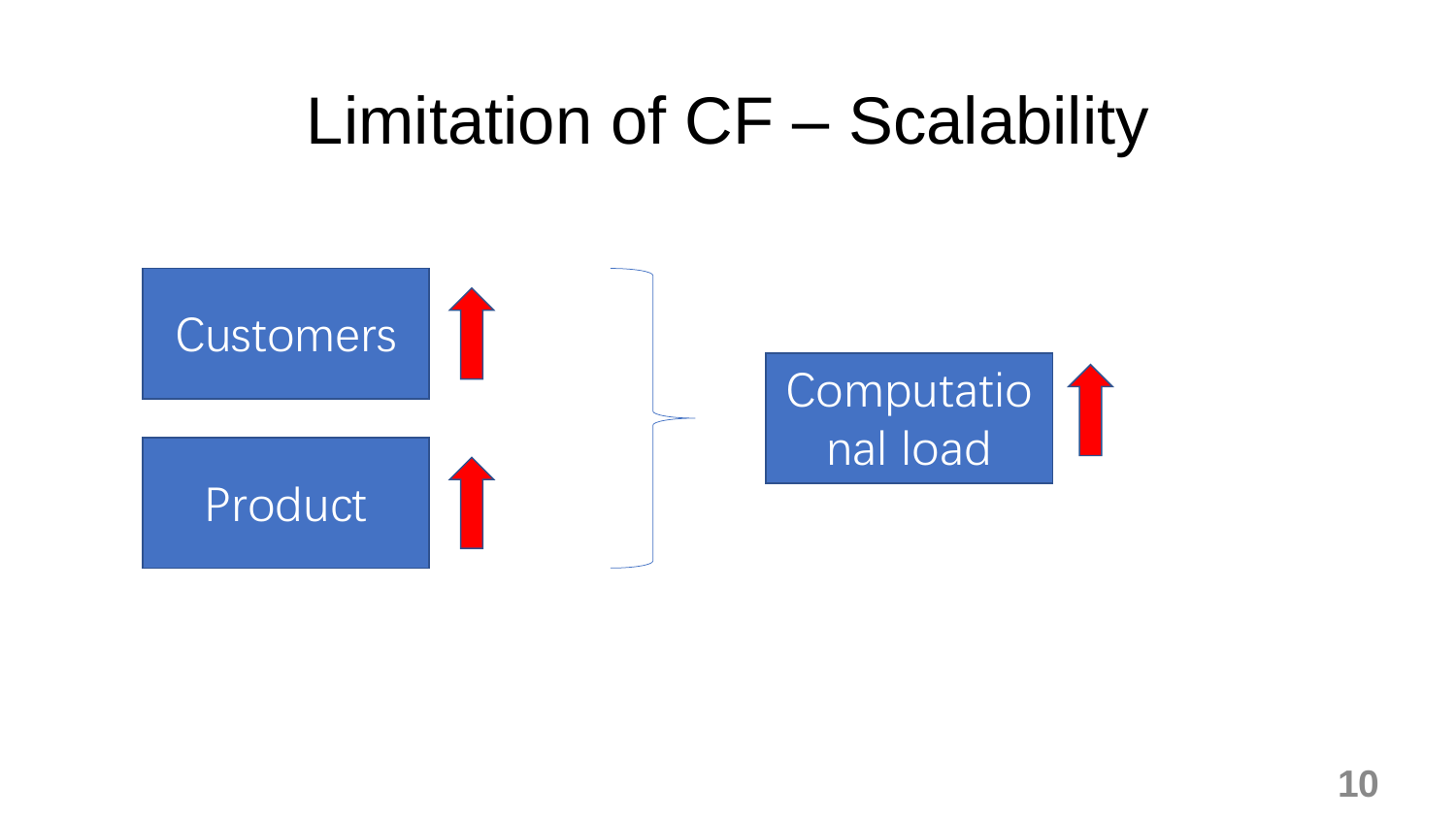### Limitation of CF – Synonymy

Two words has same meanings, but not exactly the same

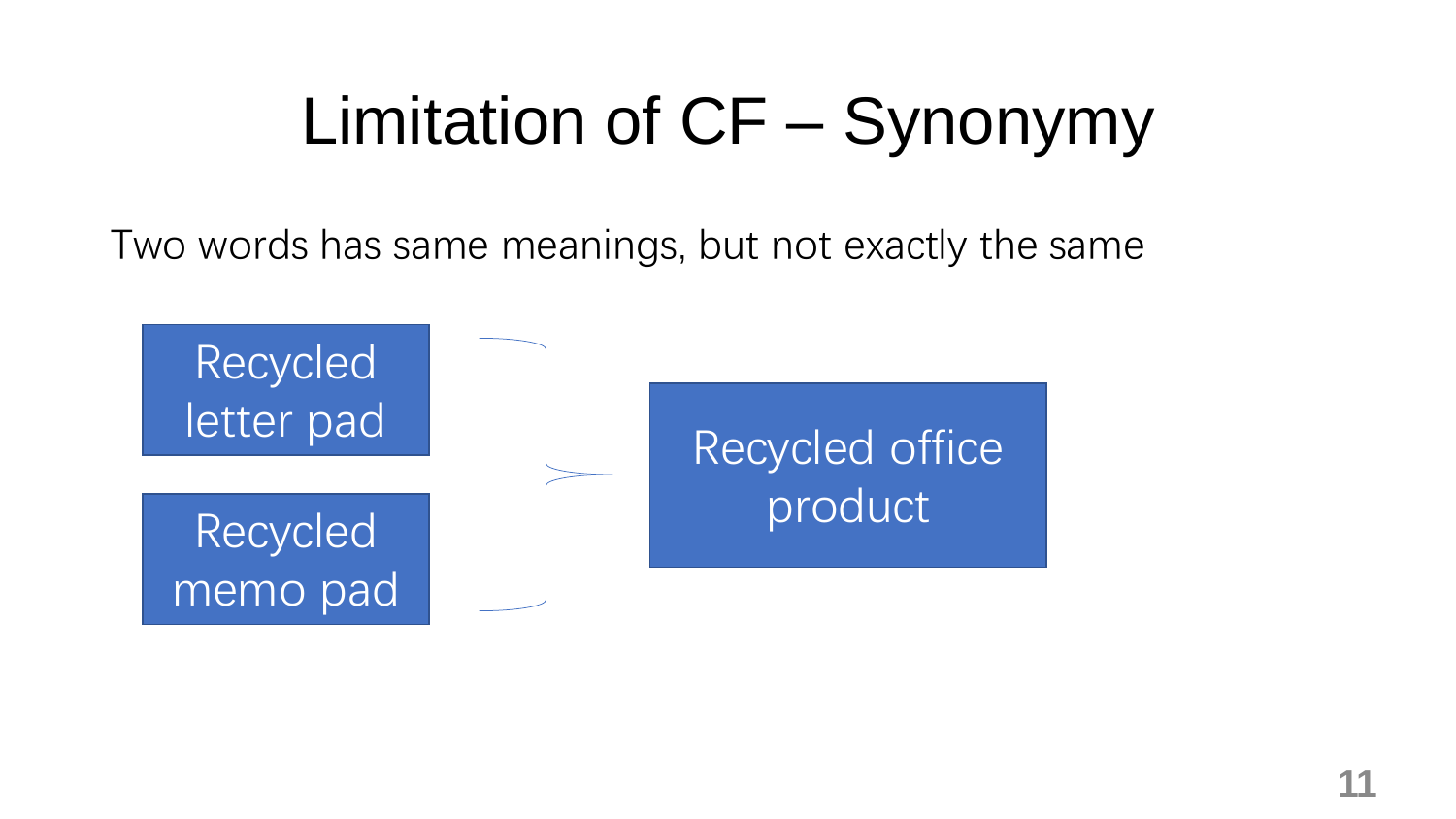### Motivation for the new– LSI/SVD

1) Semi-intelligent filtering agent to fight sparsity, fundamental problem unsolved

2) Latent Sematic Indexing: reduce dimension to make the matrix denser(sparsity), dimension reduction, less calculation (scalability )and good at synonymy problem (synonymy),

3) So LSI/SVD is chosen to incorporate with recommender system.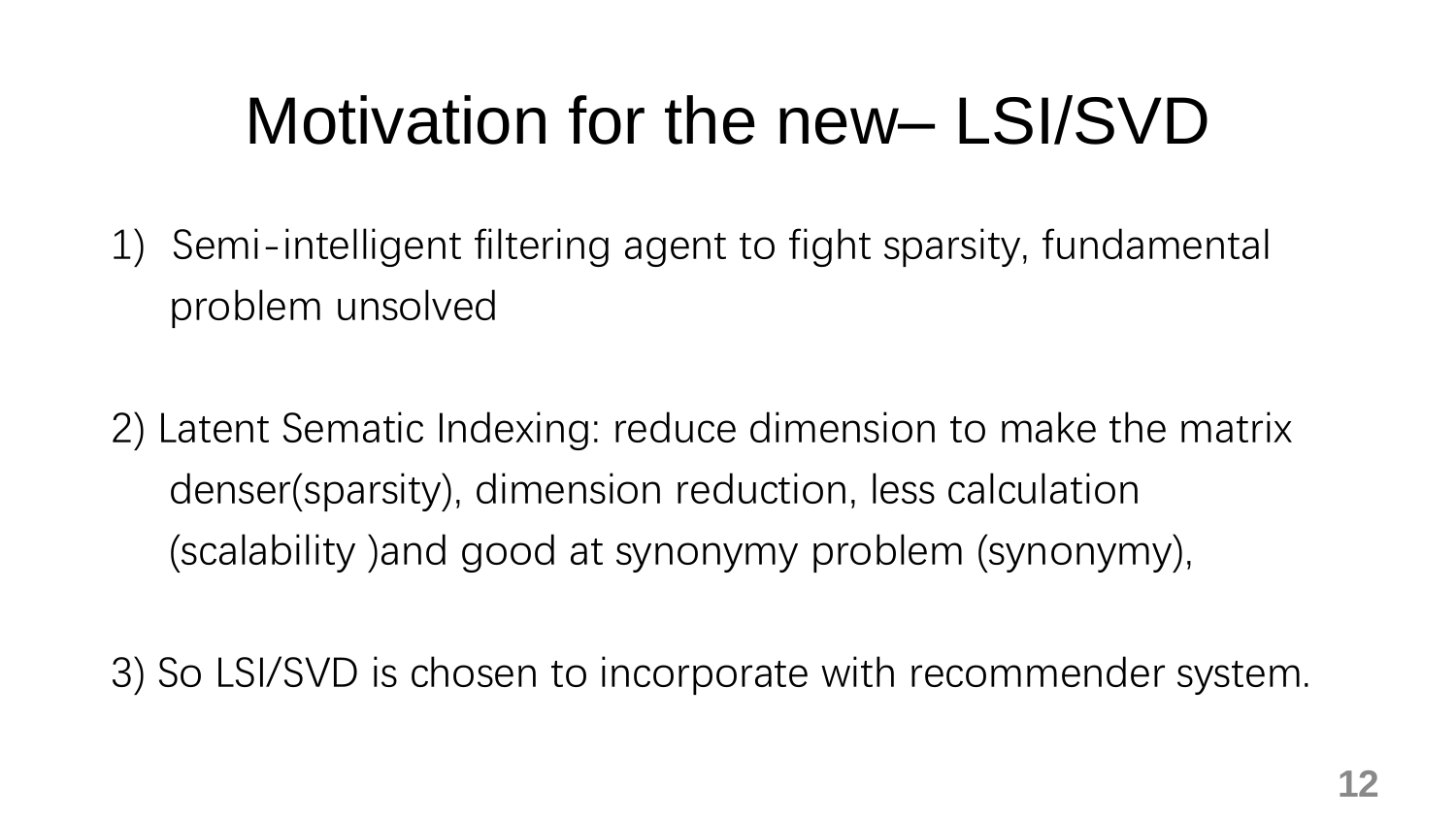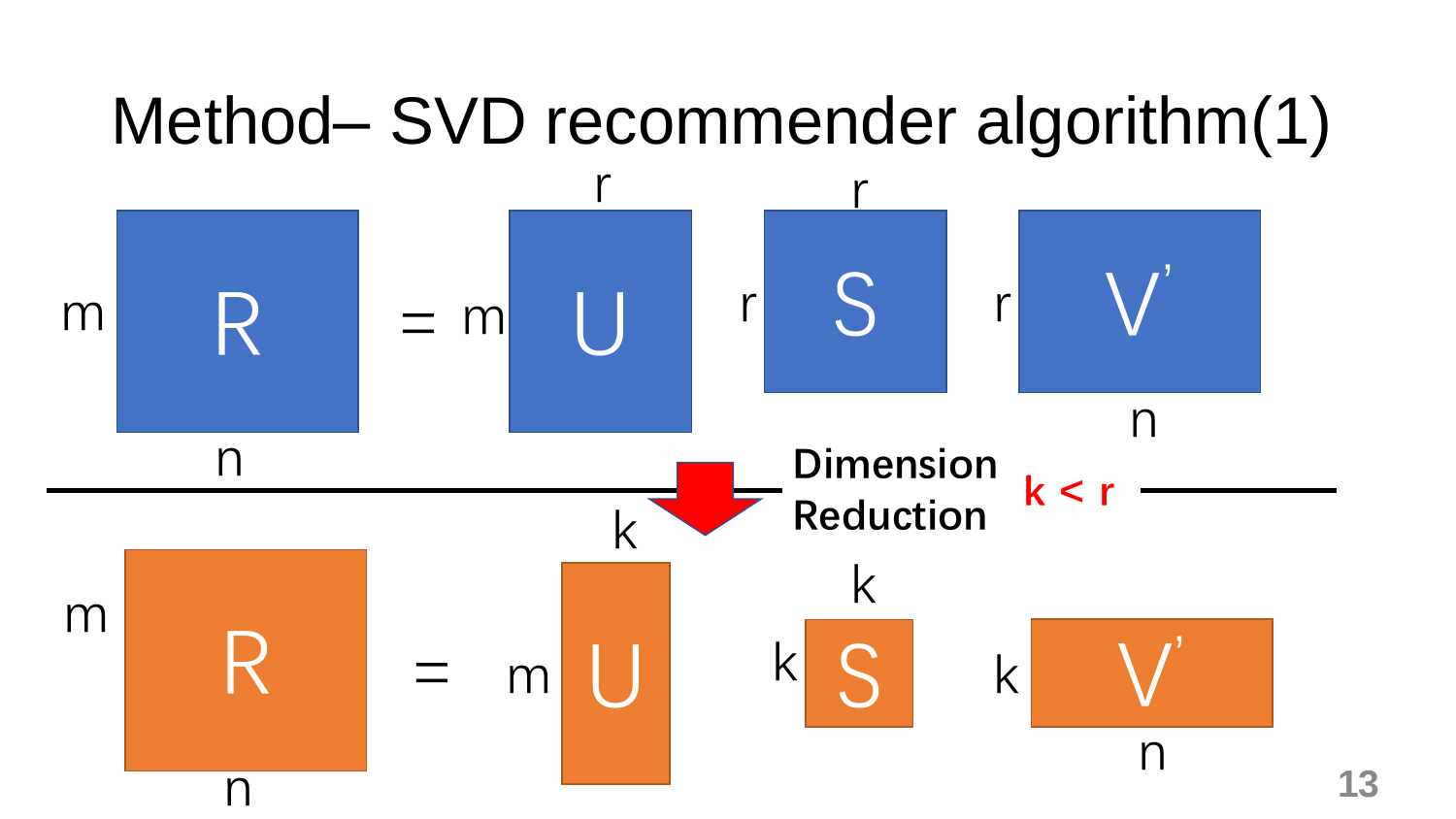## Goal of the Study

- **1. Preference Prediction** (Rating Prediction): Capture latent relationships between customers and products that allow us to compute the predicted likeliness of a certain product by a customer.
- **2. Top-N Recommendation**: SVD to produce a low-dimensional representation of the original customer-product space and then compute neighborhood in the reduced space and then use that to generate a list of top-N product recommendations for customers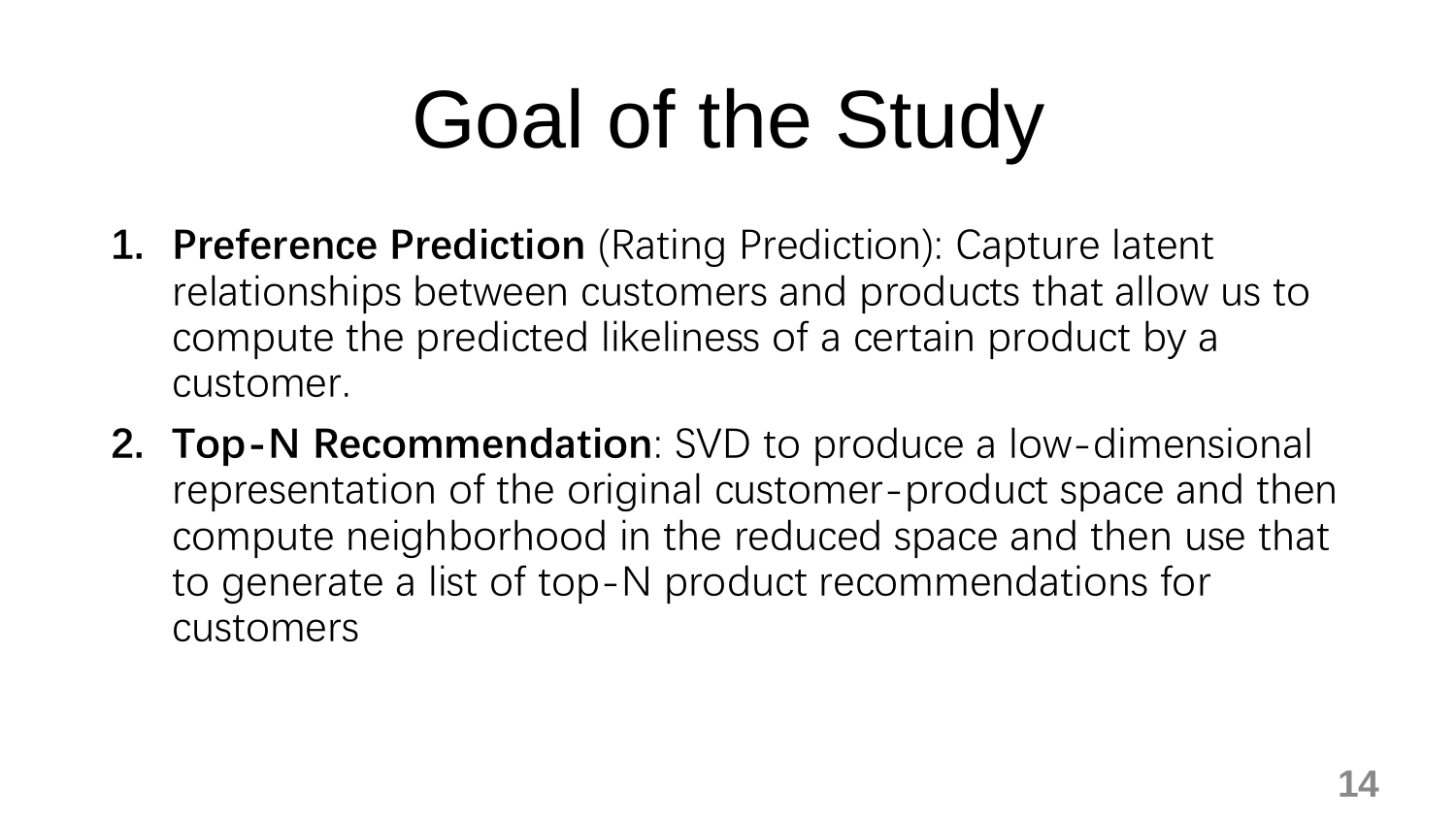### Preference Prediction (Experiment 1)

- 1) Procedure
- 2) Experiment Setup
- 3) Evaluation Metrics
- 4) Experiment Implementation
- 5) Result and Discussion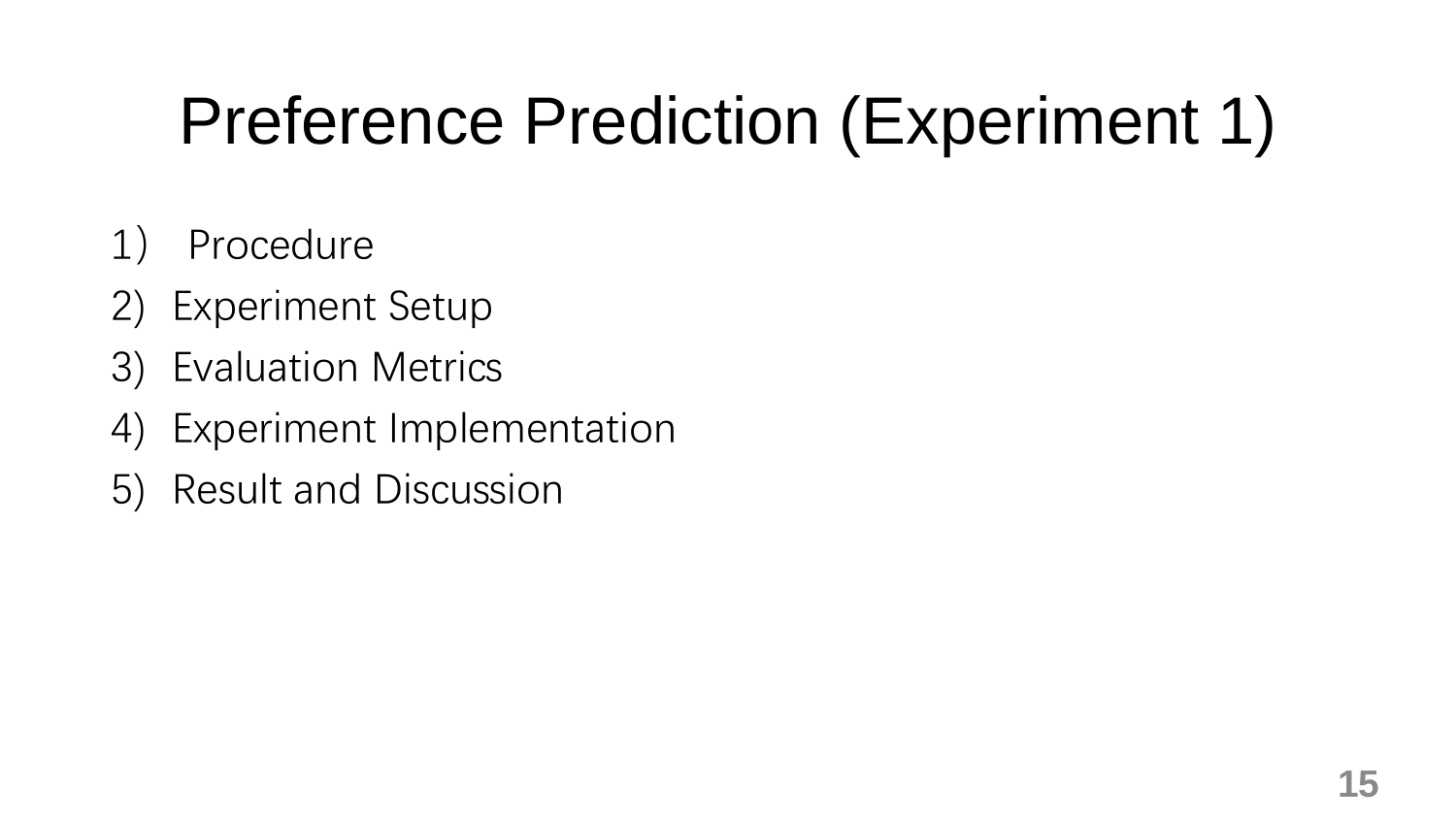### Prediction Generation Procedure(1)

- 1. filled in the sparse matrix
	- a) average rating for a customer
	- b) average rating for a product (better)
- 2. Normalized the matrix
	- a) conversion of rating to z scores
	- b) subtraction of customer average from each rating (better)

$$
R_{norm} = R + \underline{NPR}
$$

Fill-in, non-personalized recommendation **16**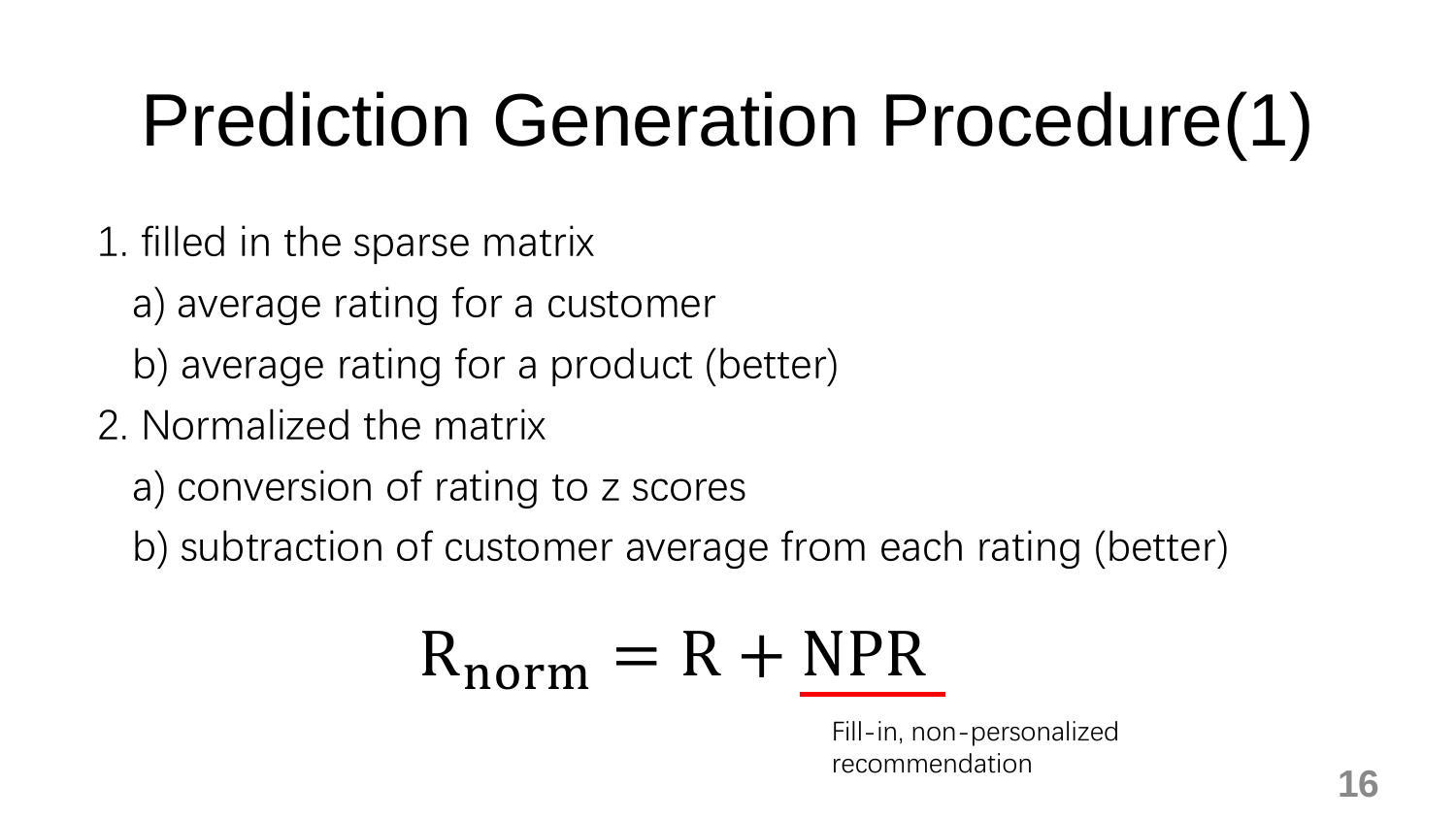### Prediction Generation Procedure(2)

- 3. Factor  $R_{norm}$  using SVD to obtain U,S and V
- 4. Reduce the matrix S to dimension k
- 5. Compute the square-root of the reduced matrix  $S_k$  to obtain  $S_k^{\perp}$ 1/2 6. Compute two resultant matrices:  $U_k S_k^{\perp}$ 1/2 and  $S^\mathfrak{1}_k$ 1/2  $V_k'$ 7.  $C_{P_{pred}} = \bar{C} + \langle U_k S_k^2 \rangle$ 1  $k^2(c)$ ,  $S_k^2$ 1  $\frac{1}{2}V'_k(P) > 0$ ,  $\lt$  is used to denote dot product,  $c^{\text{th}}$  row of  $U_k S_k^{\perp}$ 1/2 and  $p^{\text{th}}$  column of  $S^\mathbf{1}_k$ 1/2  $V'_k$  are taken out.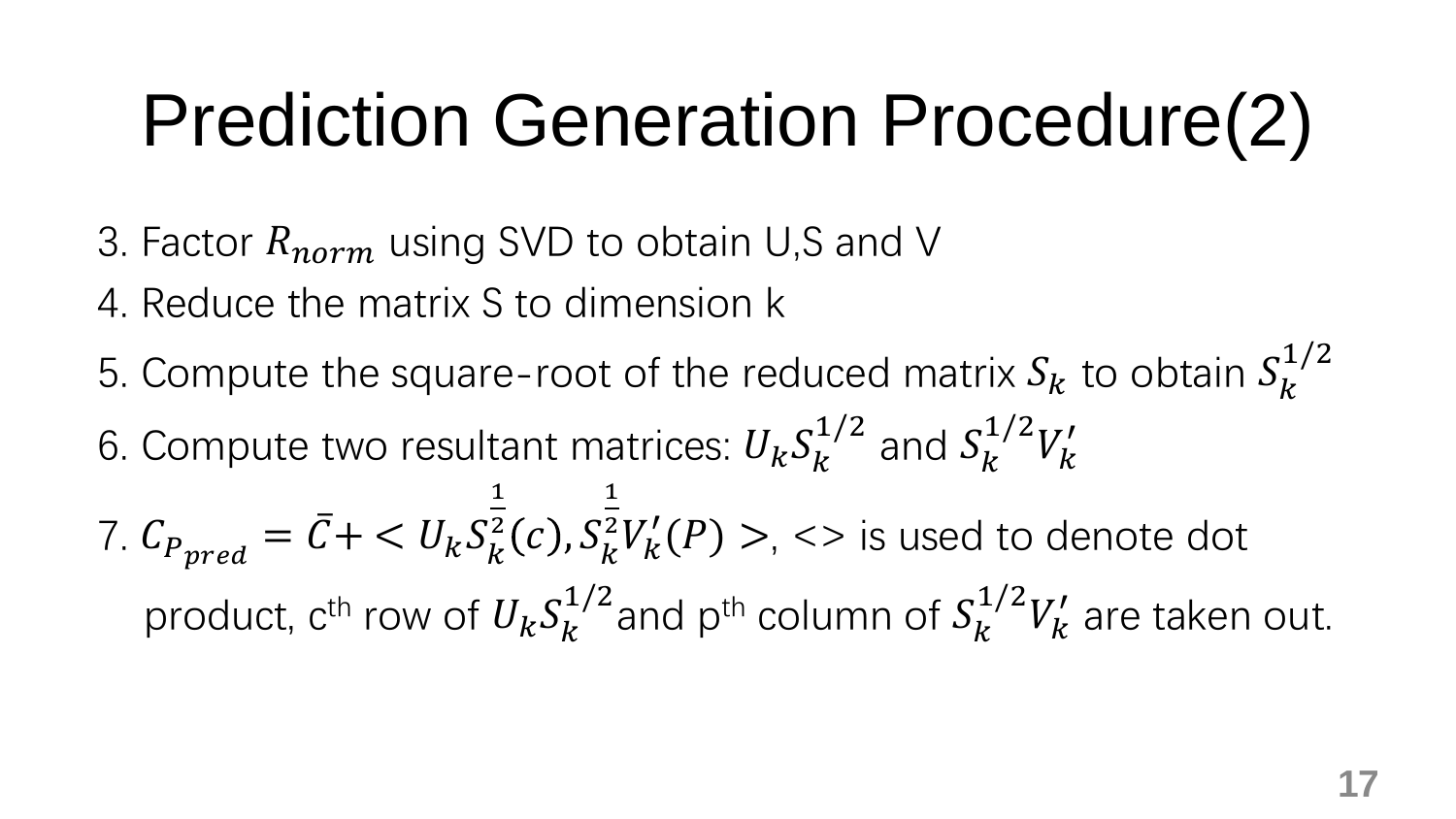## Experiments Setup

- 1. Data from MovieLens recommender system, with 100,000 rating-records. Rating-recorded formed in <customer, product, rating>.
- 2. Choose training ratio (# training/ total record)  $x=0.3$
- 3. Reformat the training set as a user-movie matrix with 943 rows and 1682 columns (1682 movies are rated by 943 customers)
- 4. Each entry represented the rating of i<sup>th</sup> user to j<sup>th</sup> movie.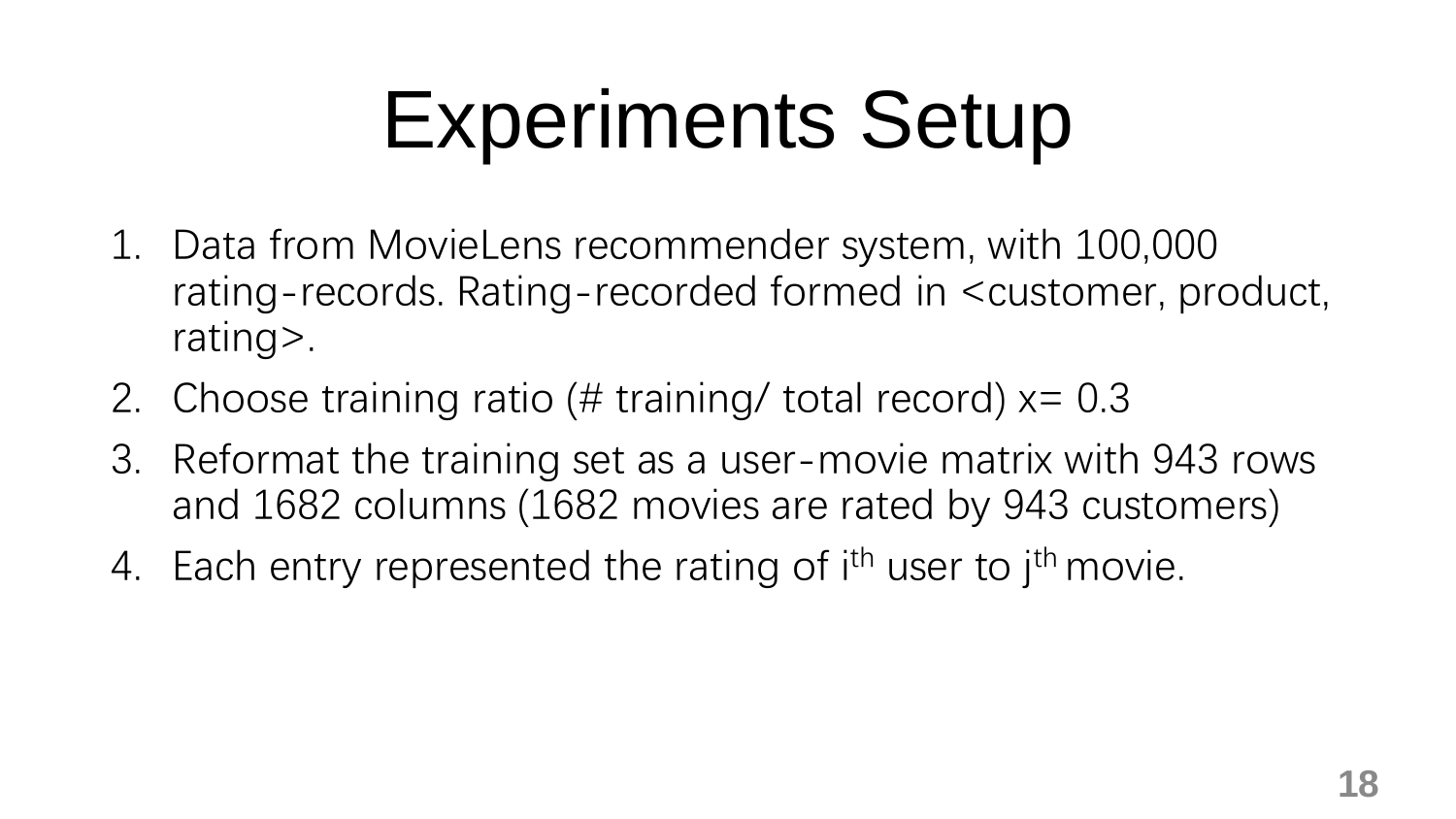## Evaluation Metrics

- 1. Coverage metrics:  $\frac{\# customer-product(recommentable)}{\# questioner\_product(allowoc»)}$ #customer-product(all possible)  $\times$  100%
- 2. Statistical accuracy: MAE, RMSE, Correlation between rating and prediction.
- 3. Decision support accuracy: reversal rate, weighted errors and ROC sensitivity.

#### **MAE is used in the prediction evaluation experiment.**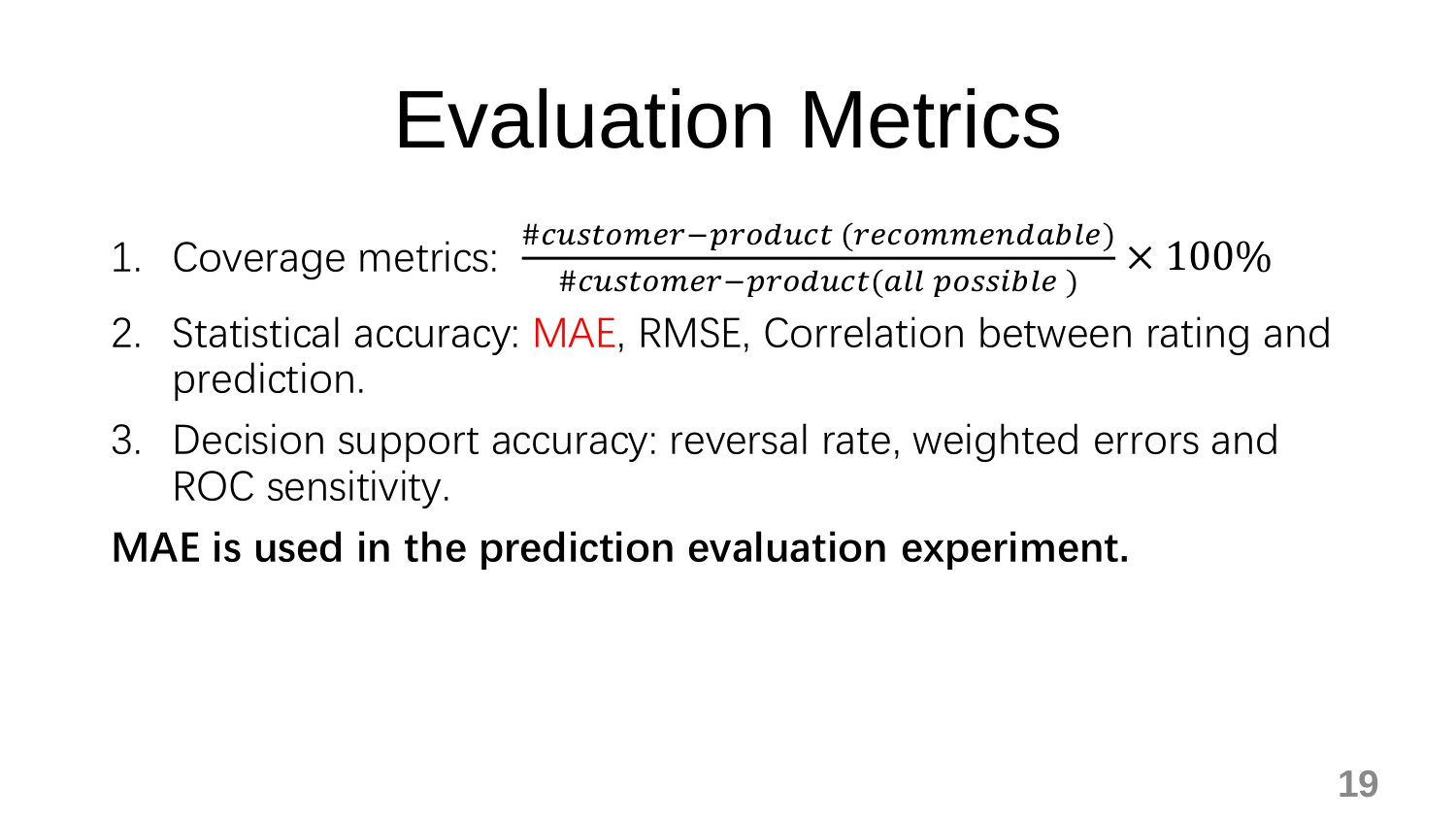### Experiment Implementation

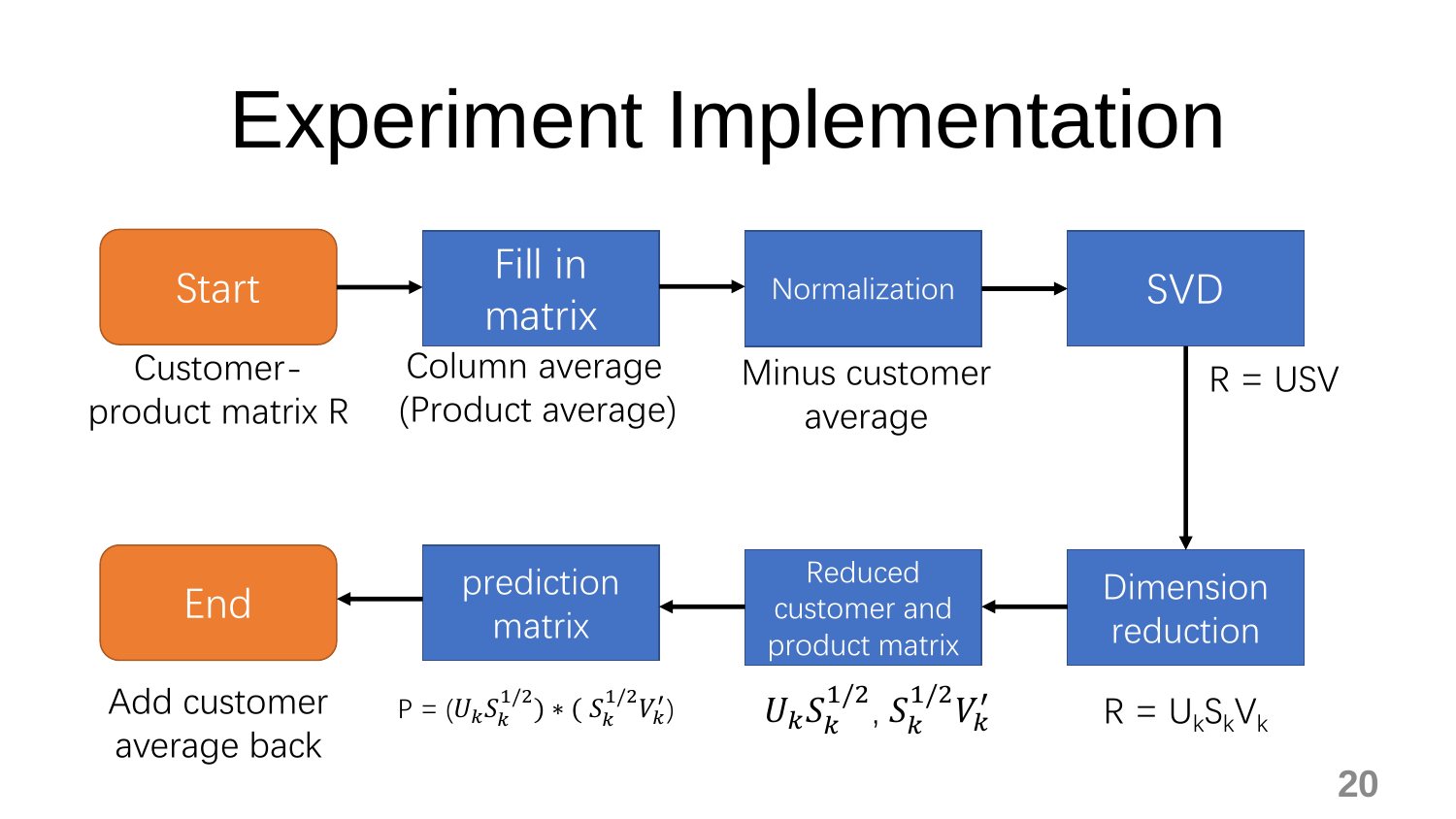## Result and Discussion(1)



Determine the optimal k value: it is found that when training ratio is 0.8, k=14 produces the minimum MAE.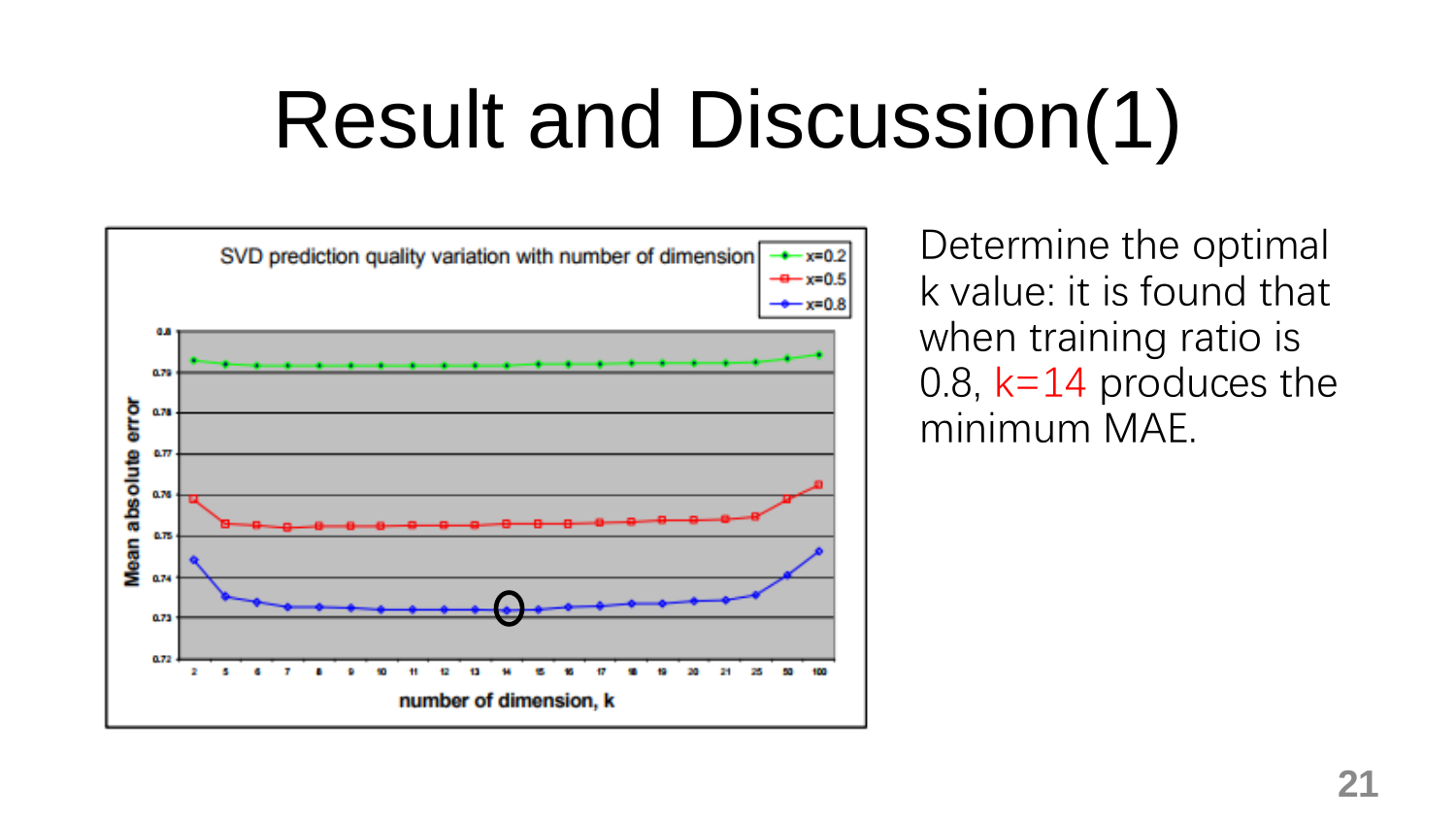## Result and Discussion(2)



Fix k at 14, and vary the training ratio, compare with the result of Pure CF and SVD CF.

- Low x, SVD is better
- 2) High x, Pure CF is better
- 3) Pure CF more sensitivity to x, namely the sparsity
- 4) SVD can resist sparsity problem by utilizing latent relationship.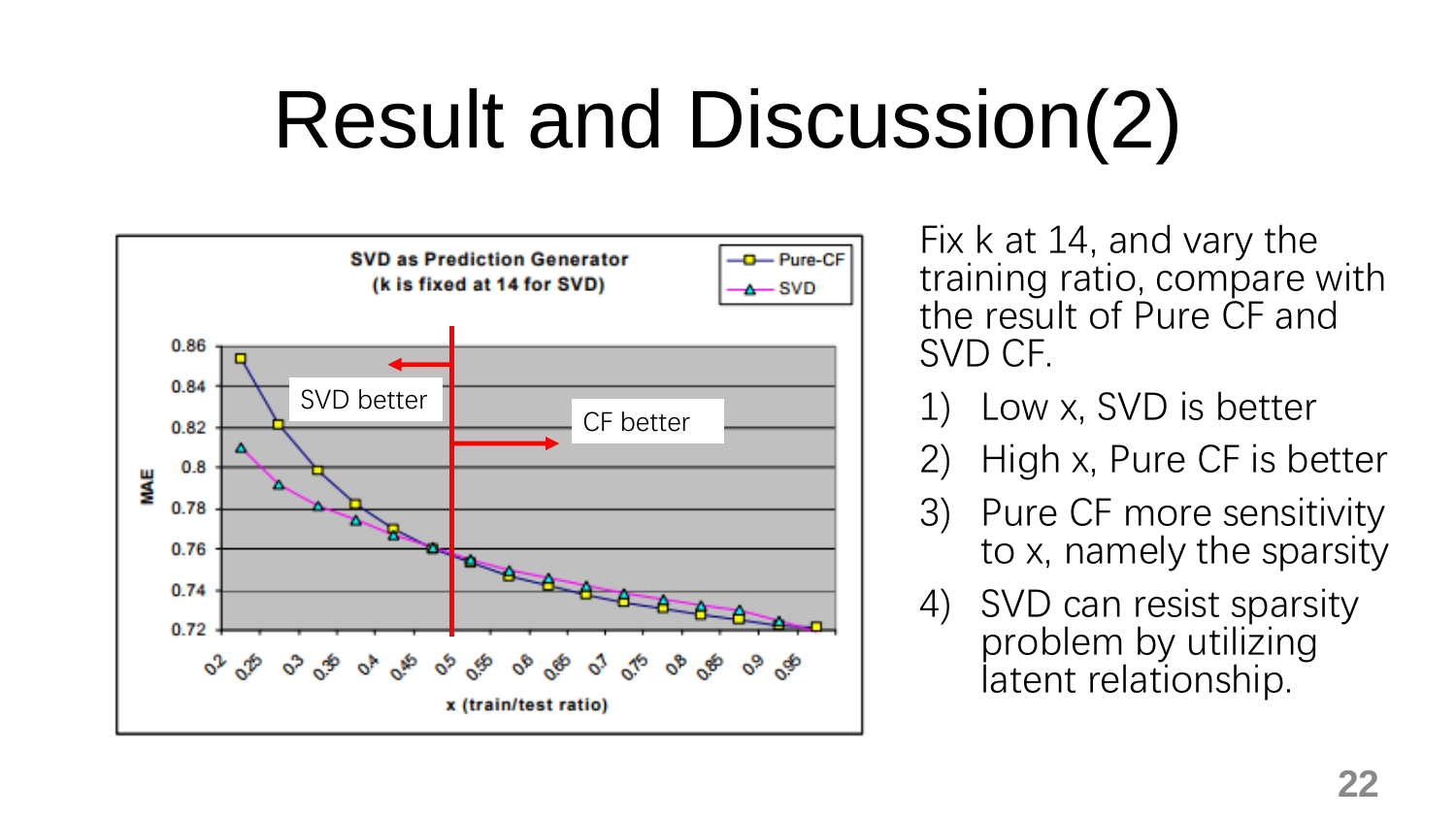## Top-N Recommendation (Experiment 2)

- 1) Procedure
- 2) Experiment Setup
- 3) Evaluation Metrics
- 4) Experiment Implementation
- 5) Result and Discussion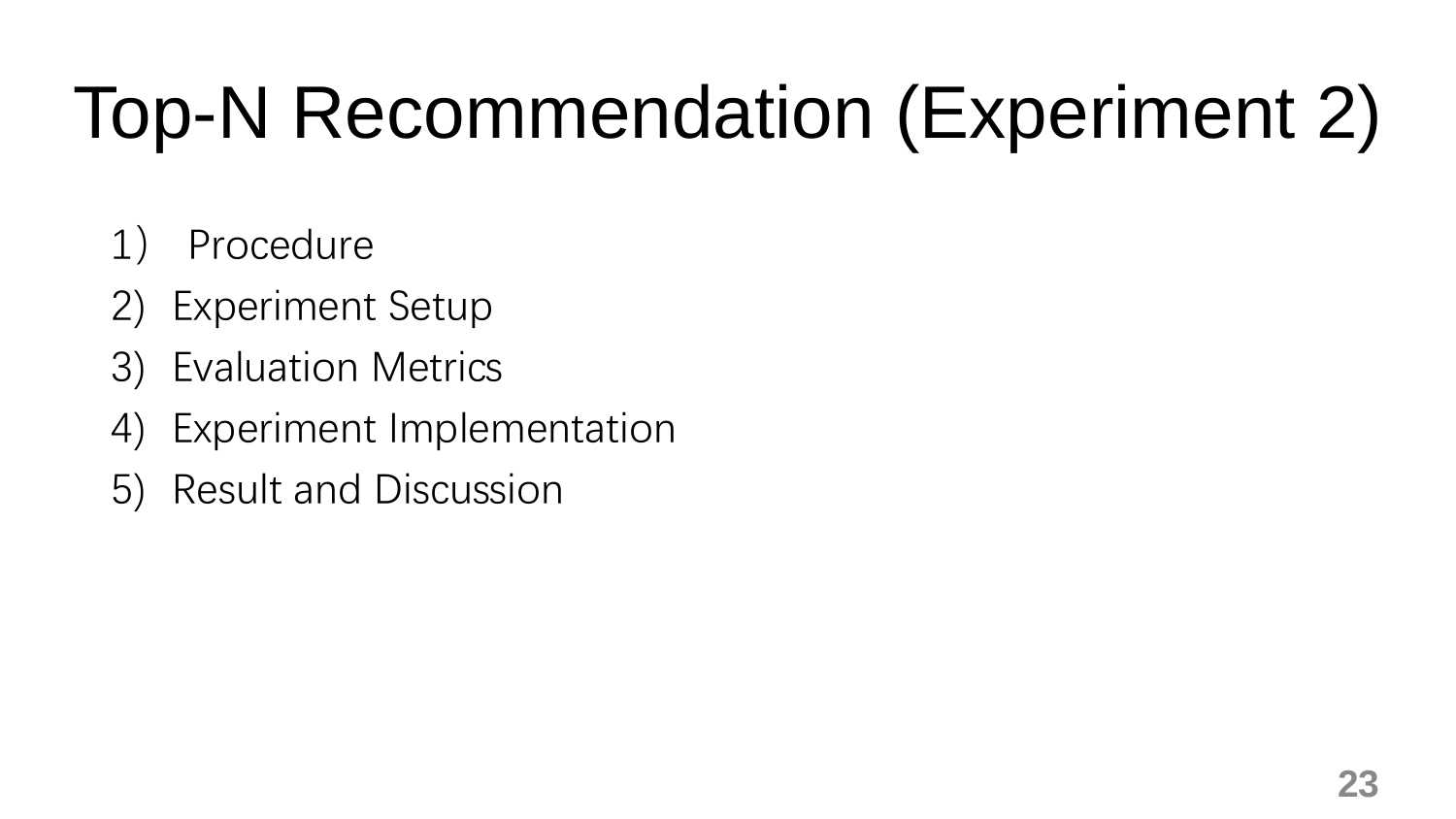## Procedure(1)

- 1. SVD of original customer-product matrix A= USV
- 2. Reduce S to rank k and do similar operation to U and V
- 3. Obtain  $U_k S_k^{\perp}$ 1/2 , with dimension  $m \times k$ . It is the m customers in the k dimension domain
- 4. Perform vector similarity to form neighborhood.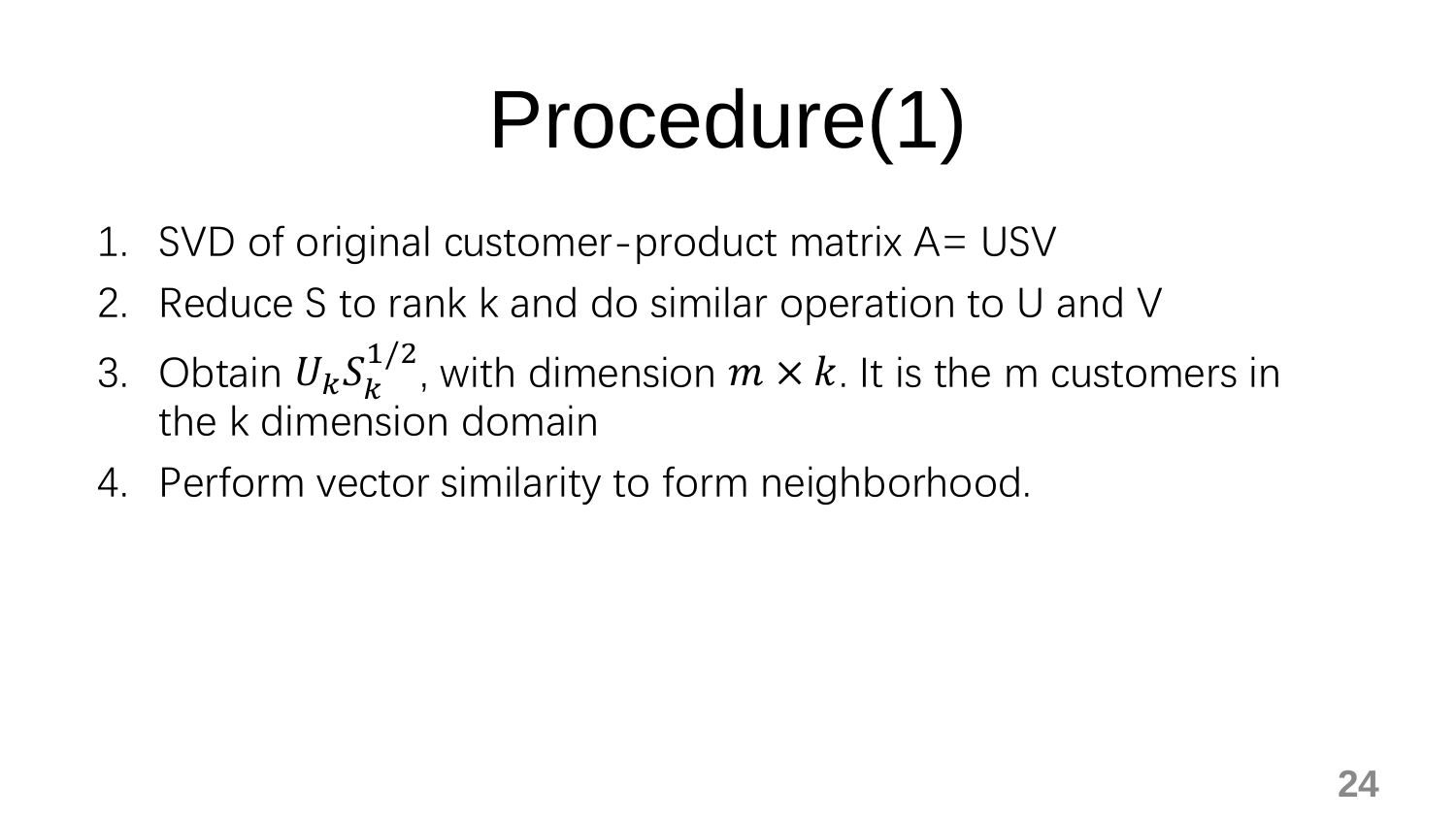## Procedure(2)

- 5. Scan through the purchase record of each of k neighbors and perform a frequency count on the product they purchased
- 6. Sort the product list and take the top N item to the customer

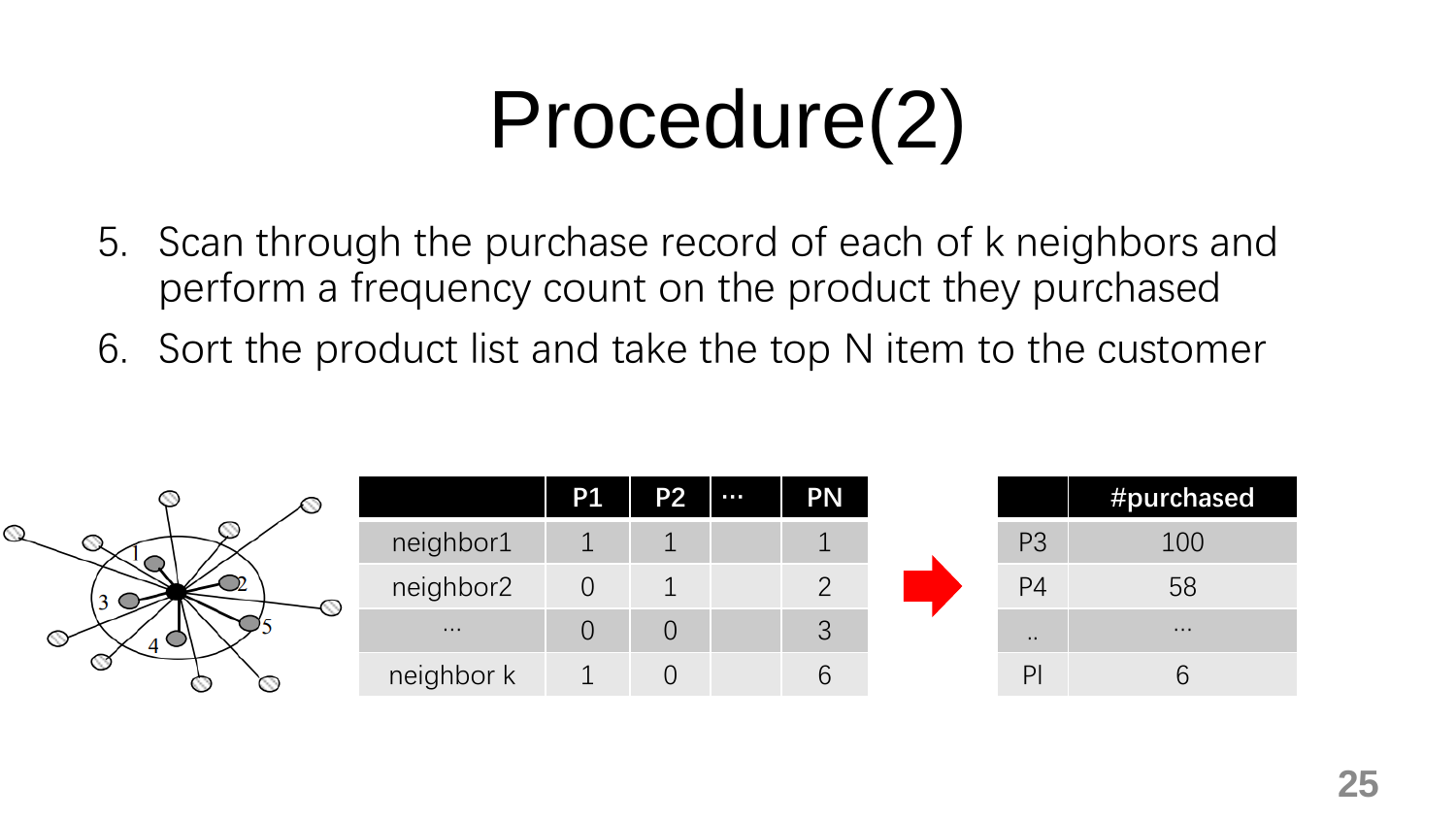## Experiments Setup

- 1. Data from historical catalog purchase data from a large ecommerce company.
- 2. 6503 users on 23,554 catalog items. Total 97,045 purchasing records
- 3. Each record is formed as a triple <customer, product, purchase amount>
- 4. Convert purchase amount to binary value, if larger then zero, then put 1.
- 5. Choose training ratio x.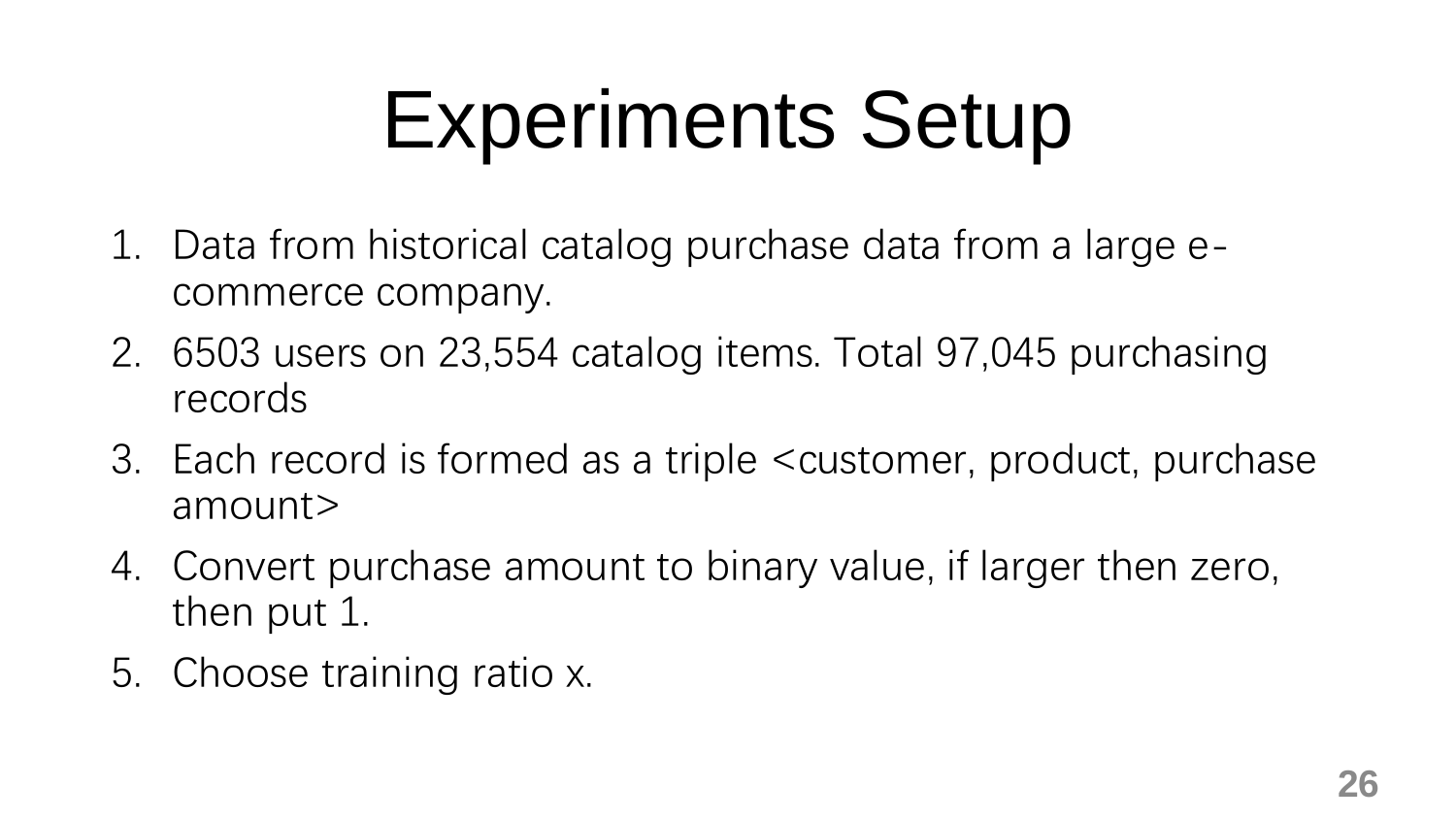### Evaluation Metrics

Products that appear in both sets are member of the hit set

$$
Recall = \frac{size\ of\ hit\ set}{size\ of\ test\ set} = \frac{|test \cap topN|}{|test|}
$$
\n
$$
Precision = \frac{size\ of\ hit\ set}{size\ of\ top\ Net} = \frac{|test \cap topN|}{|topN|}
$$
\n**F1 is used in**

\n
$$
F1 = \frac{2 * Recall * Precision}{(Recall + Precision)}
$$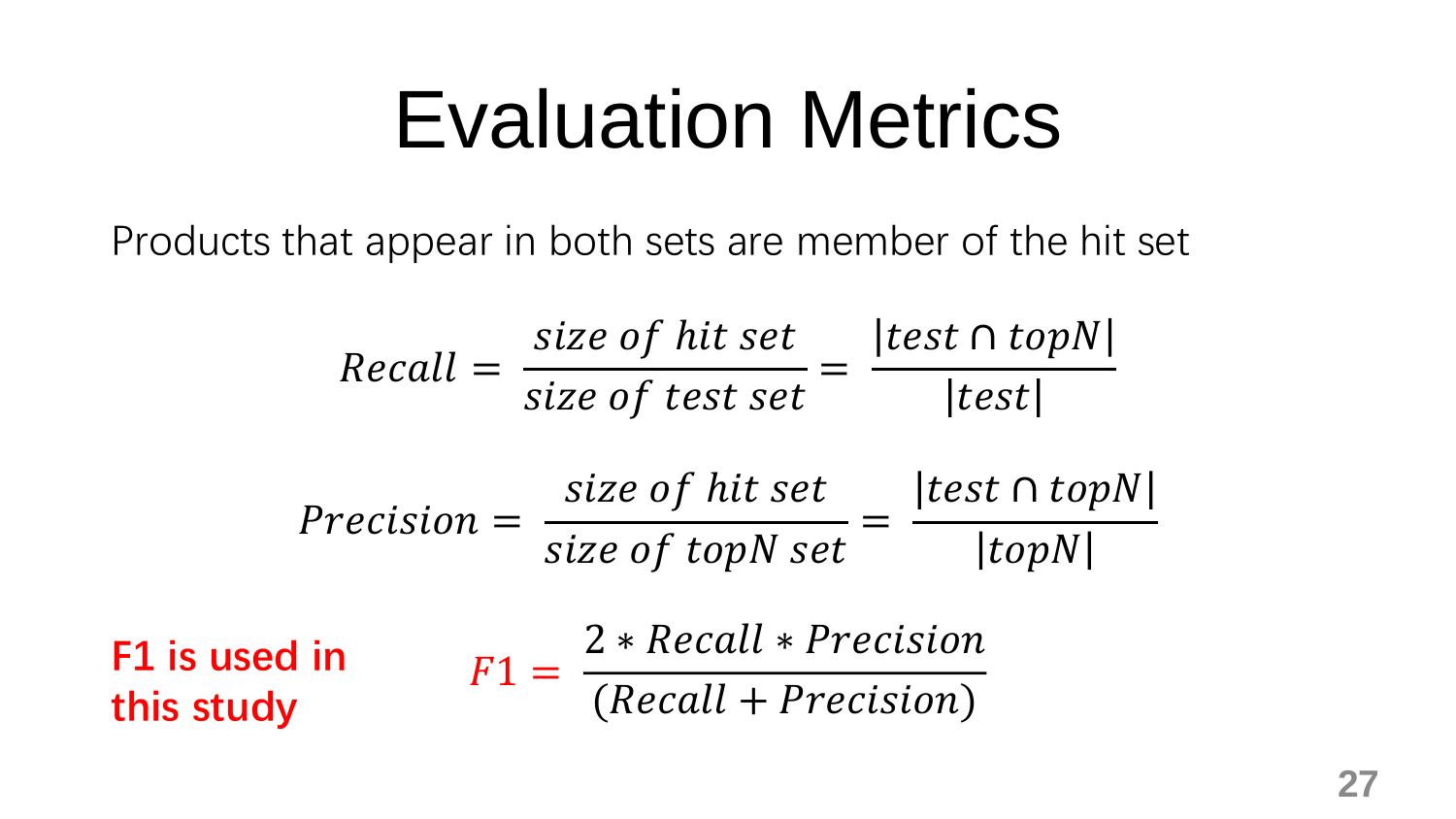### Experiment Implementation

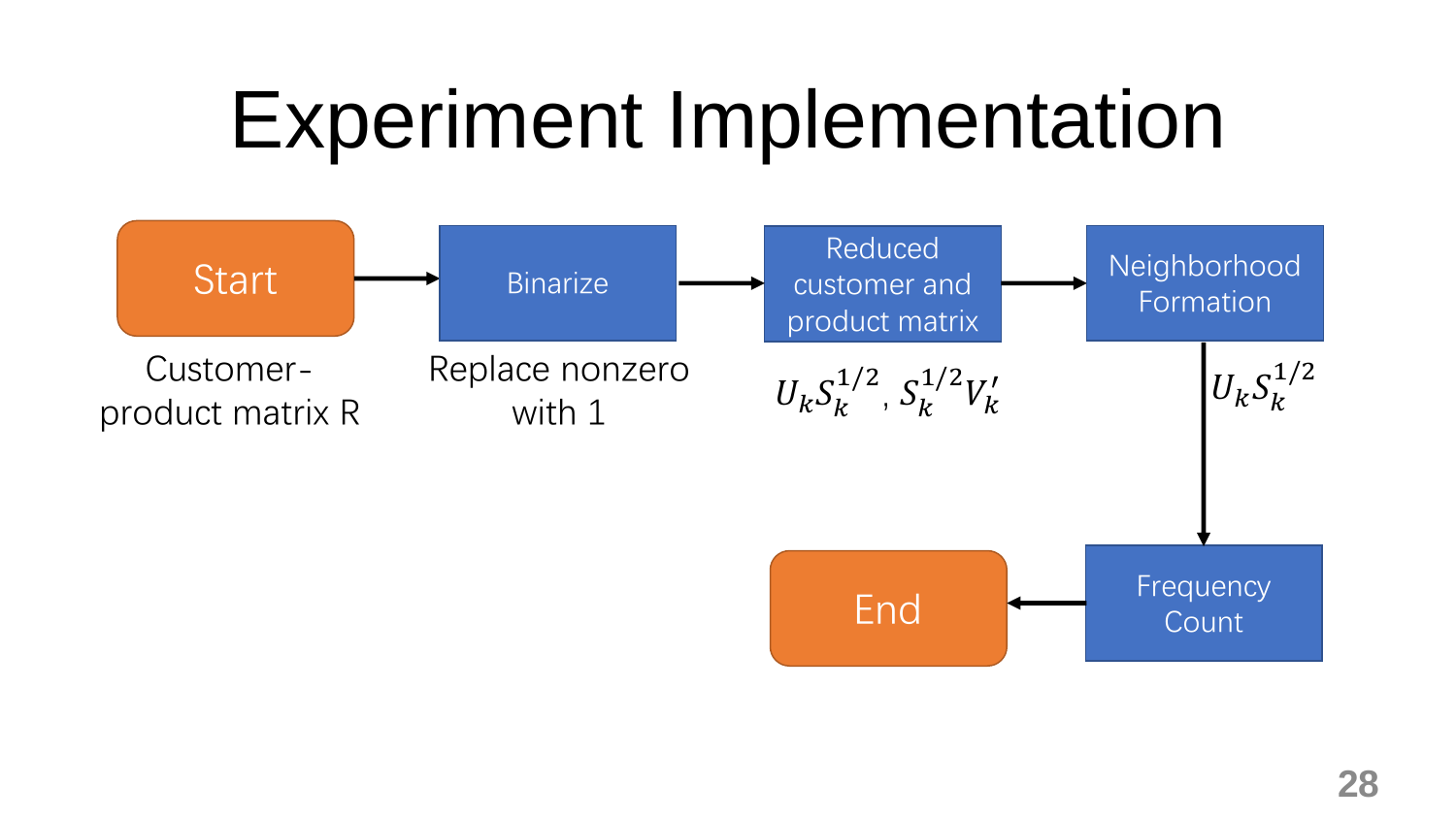## Results and Discussion(1)



Fixing k, run low dimension and high dimension scheme for different training ratio for two different dataset, movie data set and Ecommerce data set. It turns out that for movie data set the best training ratio is 0.8 and for E-commerce the best training ratio is 0.6.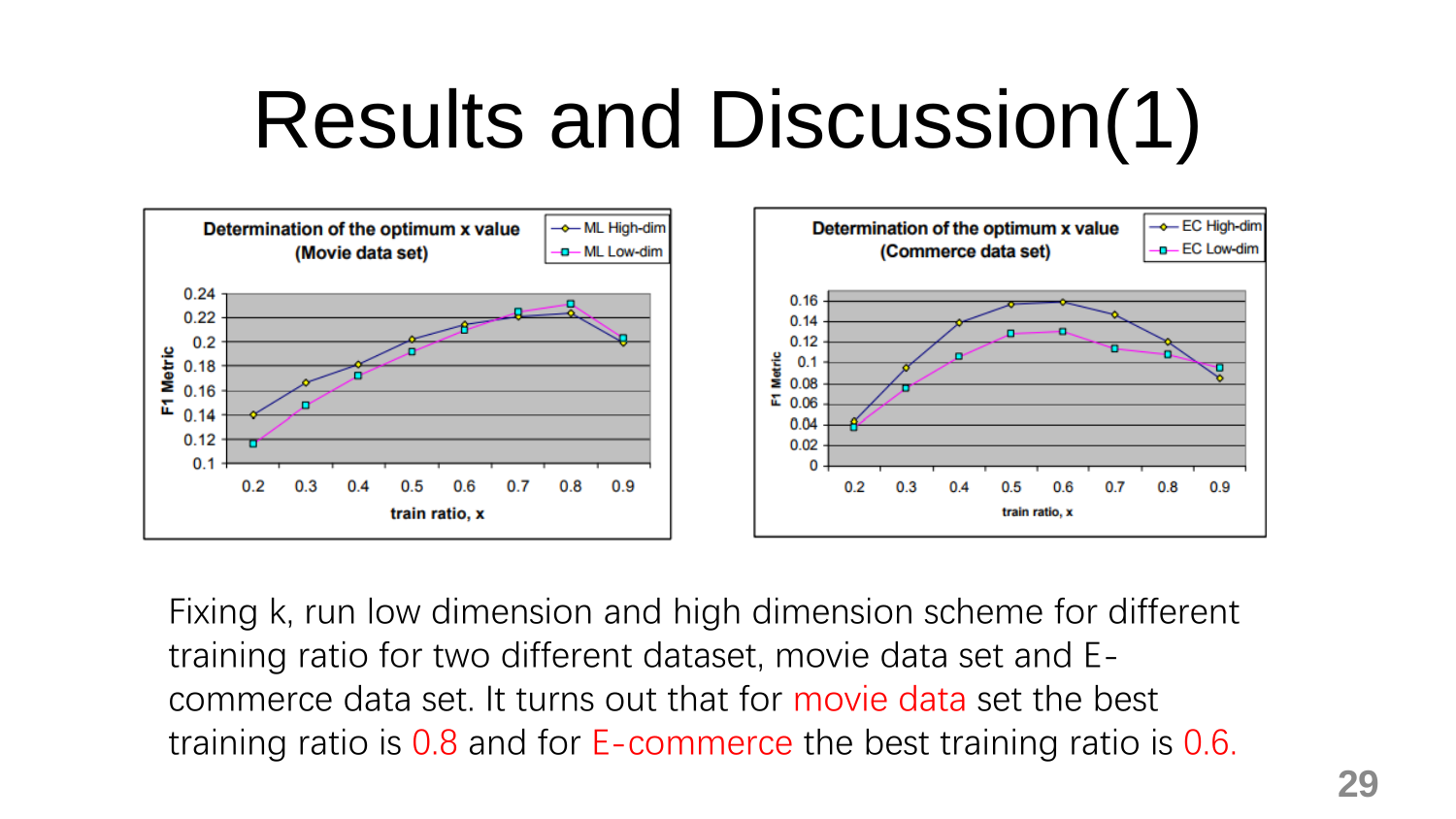## Results and Discussion(2)



- 1. For movie data set apply  $x = 0.8$ , and vary the dimension of k in low dimension schemes.
- 2. As we can see that high dimension scheme (CF algorithm) does not have the option to change k value, so it is a horizontal line.
- 3. But for low dimension SVD case, the optimal k is at k = 20. **<sup>30</sup>**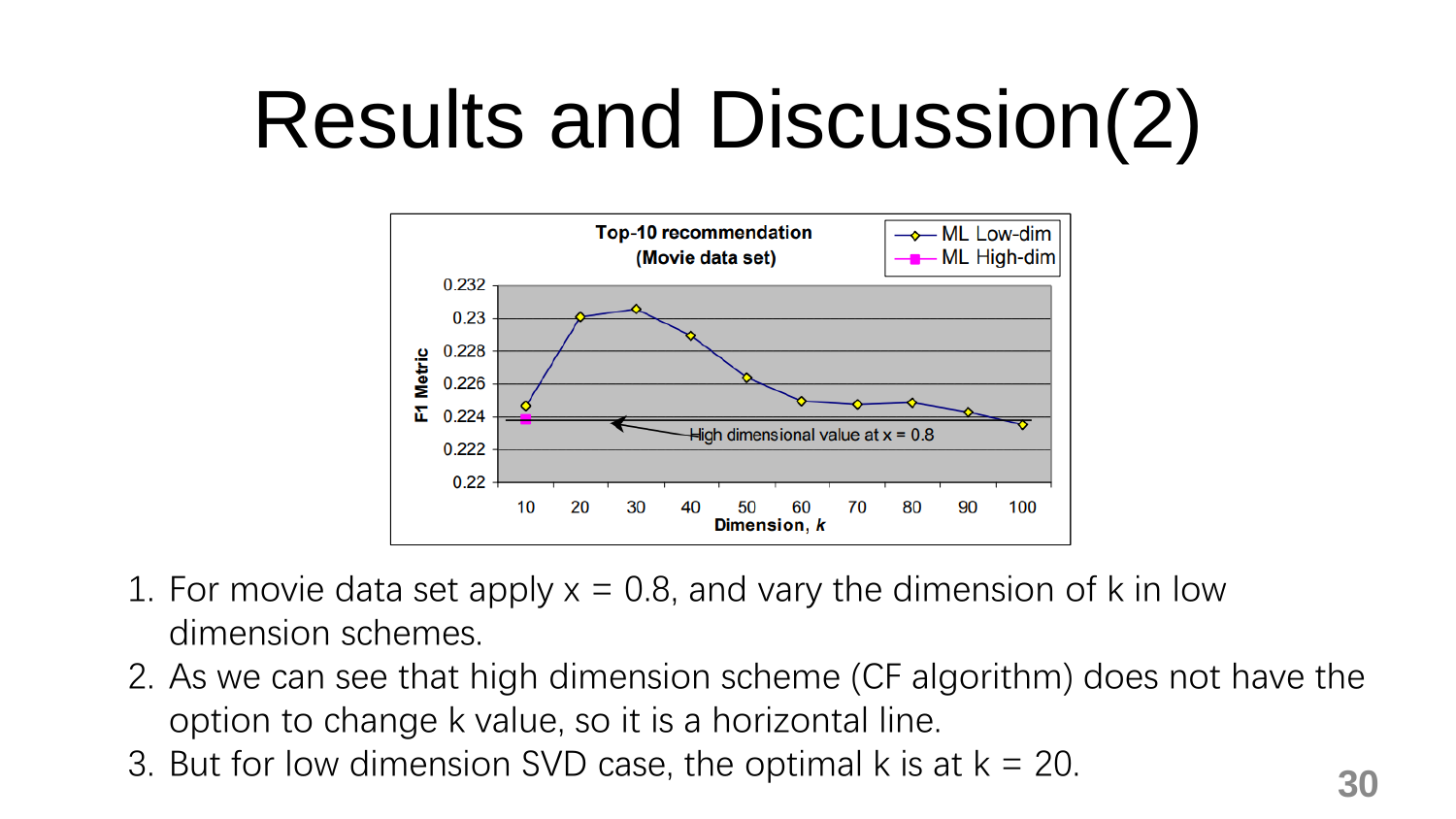## Results and Discussion(3)



- 1. For movie data set apply  $x = 0.6$ , and vary the dimension of k in low dimension schemes.
- 2. As we can see that high dimension scheme (CF algorithm) does not have the option to change k value, so it is a horizontal line.
- 3. High dimension (CF) continues shows better performance over low dimension SVD algorithm. As k increase, SVD algorithms is catching up.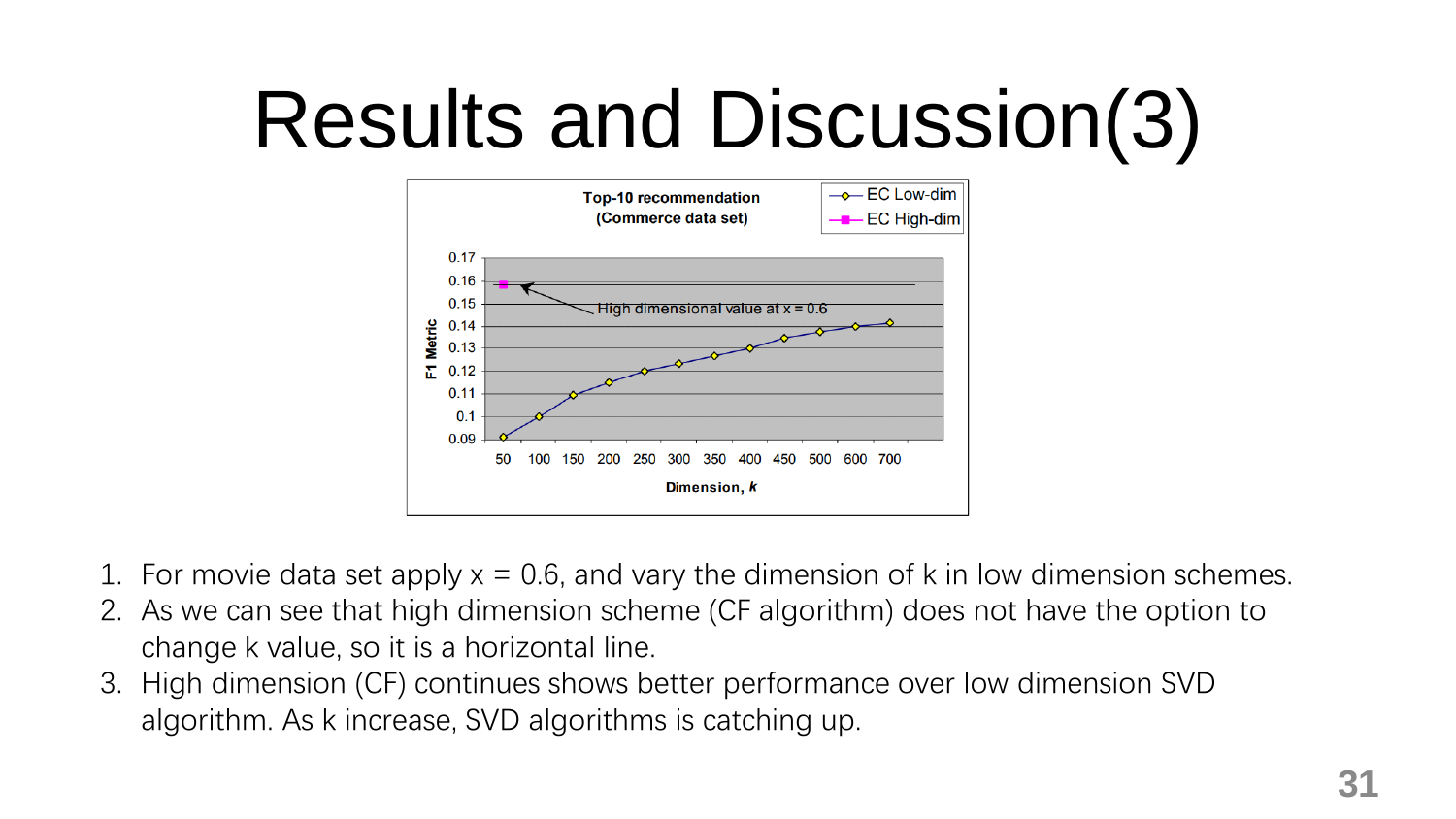## Results and Discussion(4)

- 1. In the movie case, low dimension is better than high dimension case at all k.
- 2. In E-commerce data, till k=700, high dimension (CF) is still better than low dimension (SVD).
- 3. Reflection: hypothesis
	- (a) as the E-commerce data is very high dimension, small value of  $k = 700$ , cannot provide a good approximation.
	- (b) Sparsity: movie data base 95.4% sparse, E-commerce data is 99.996 %

sparse

4. Validate the hypothesis: increase the sparsity in the move data case, F1 value reduces largely as well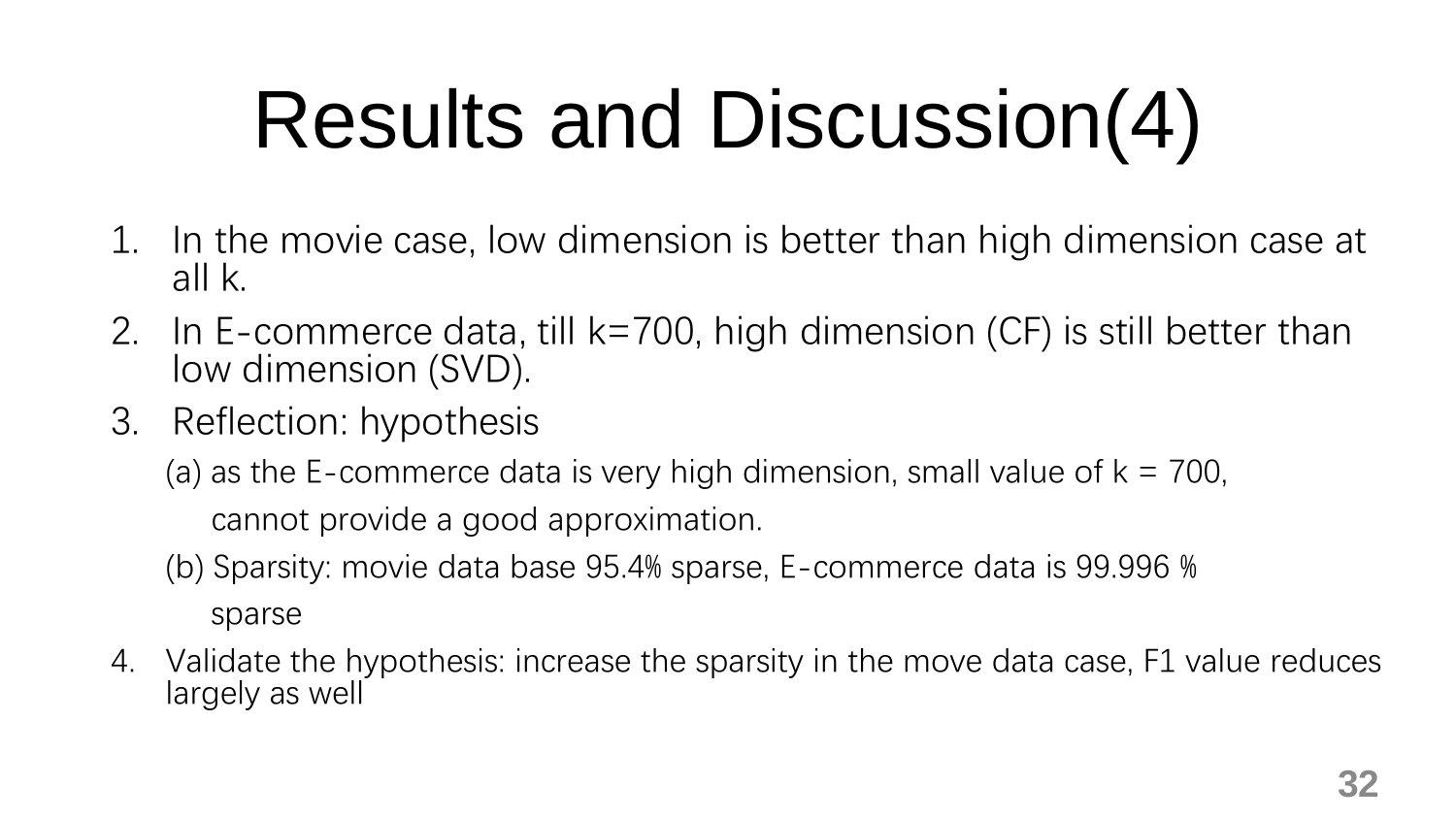## Conclusion

- 1. SVD in CF recommender systems can provide good quality prediction. And SVD can provide better online performance than correlation-based systems.
- 2. In Top-10 recommendation, even a small fraction of dimensions, recommendation quality was better than corresponding high dimensional scheme.
- 3. Reduced dimension method has advantages in the neighborhood formation.
- 4. SVD does not do a good job in the very sparse matrix (sparsity larger or equal to 99.996%)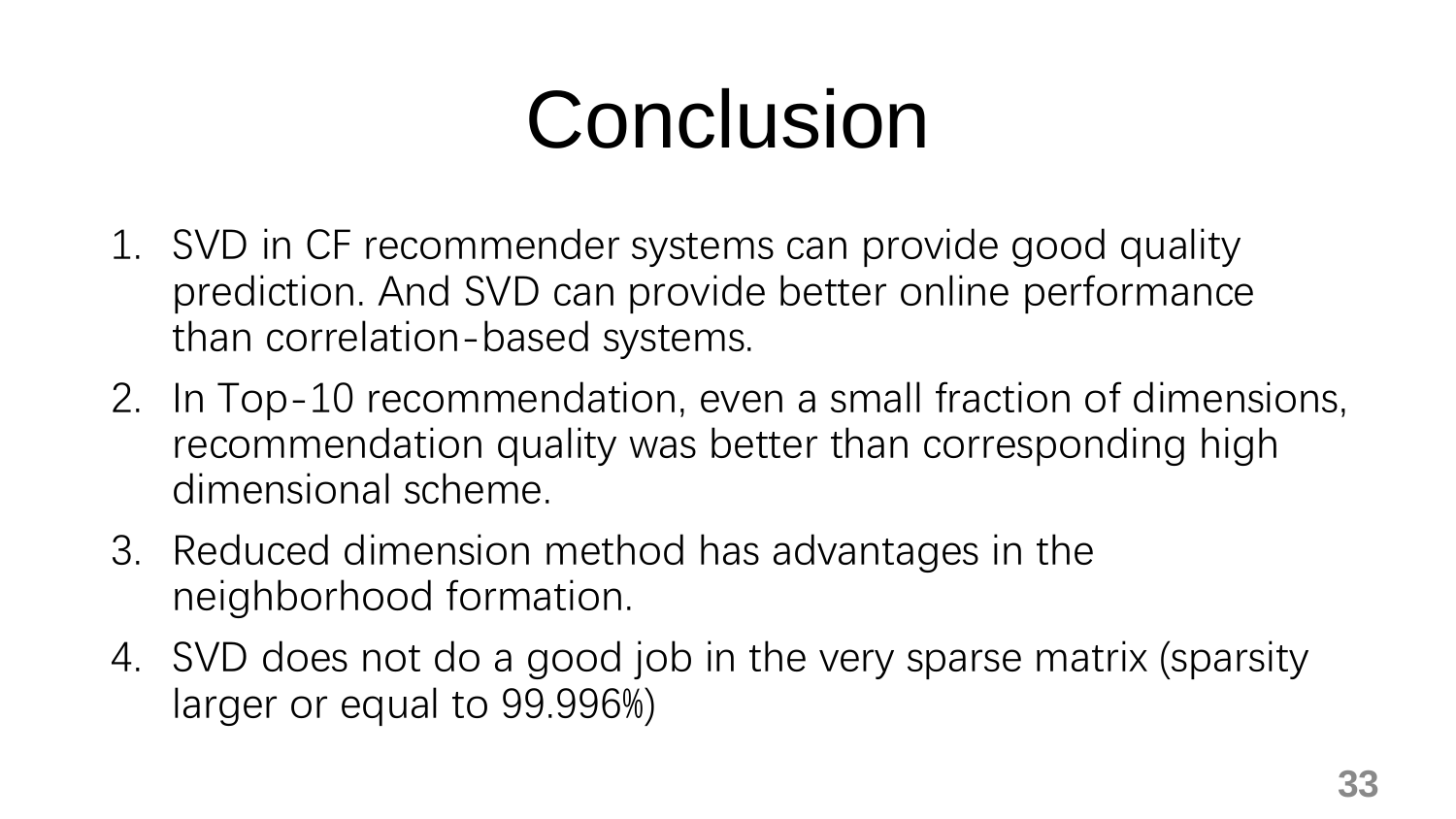### Limitation of LSI/SVD and future work

- 1. Does not perform well on the very sparse matrix
- 2. Understand why SVD does not perform well in some cases but well in the other.
- 3. How often SVD should be updated and how to update it more efficiently
- 4. Expand the application of SVD: use SVD in the neighborhood formation and visualization of the rating.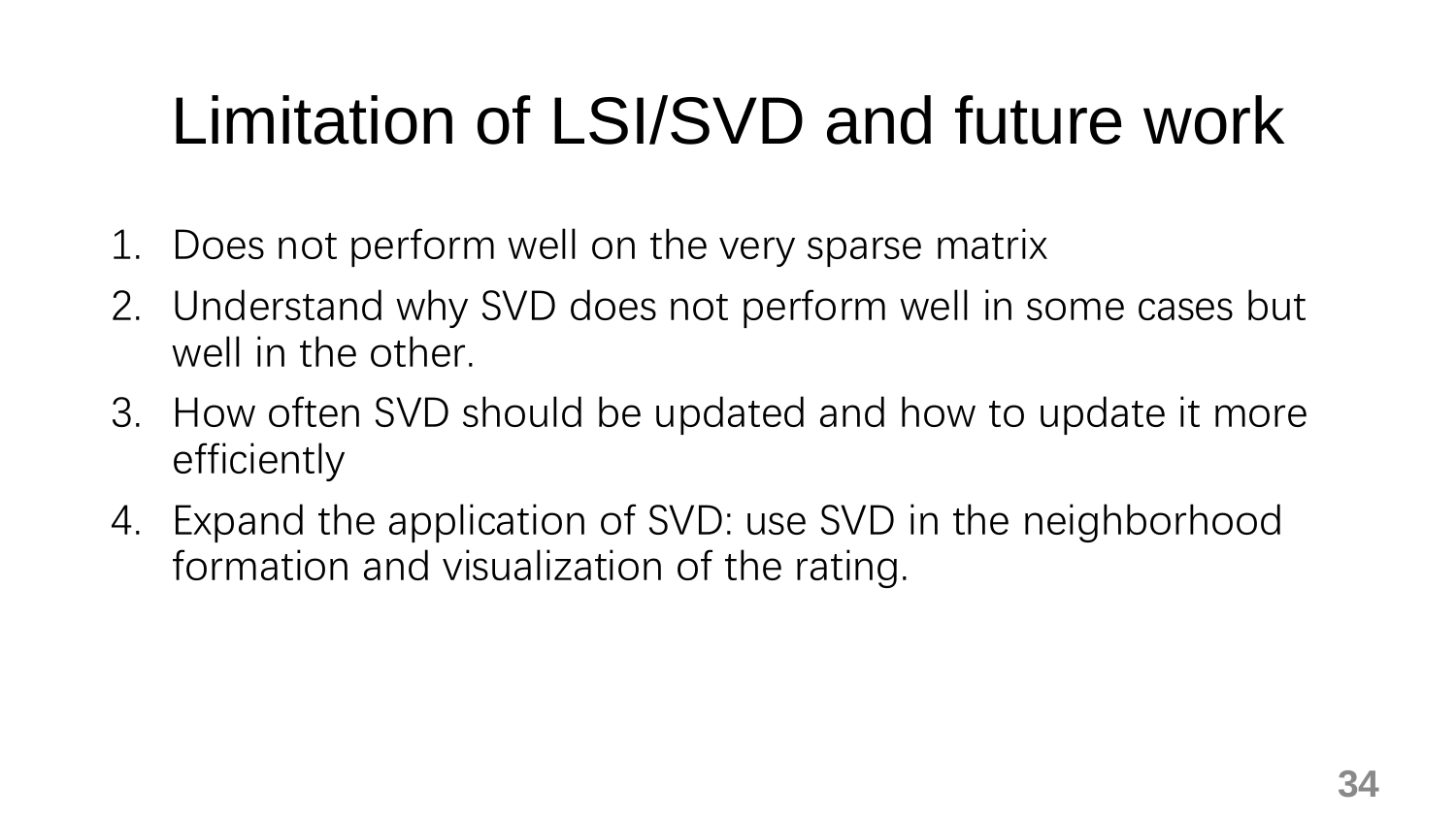# Thank you for your attention !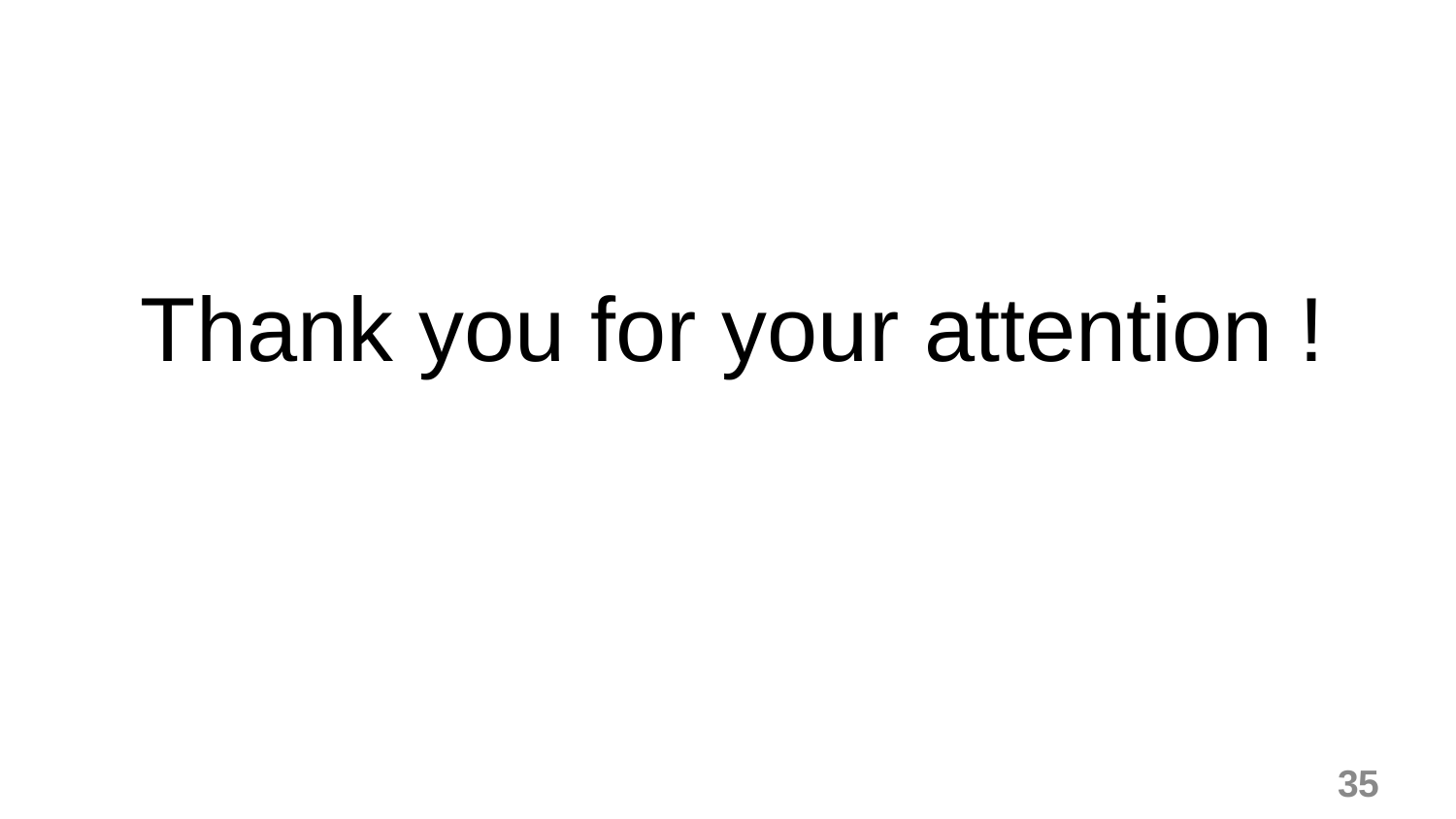### Sensitivity of Number of Dimension K

In the dimension reduction procedure, the chose of K become important.

- 1) We should keep k large enough to capture all the important structure in the matrix
- 2) We should also keep it small enough to avoid overfitting errors.

In the experiment, the k value has been studied by trying several different values.